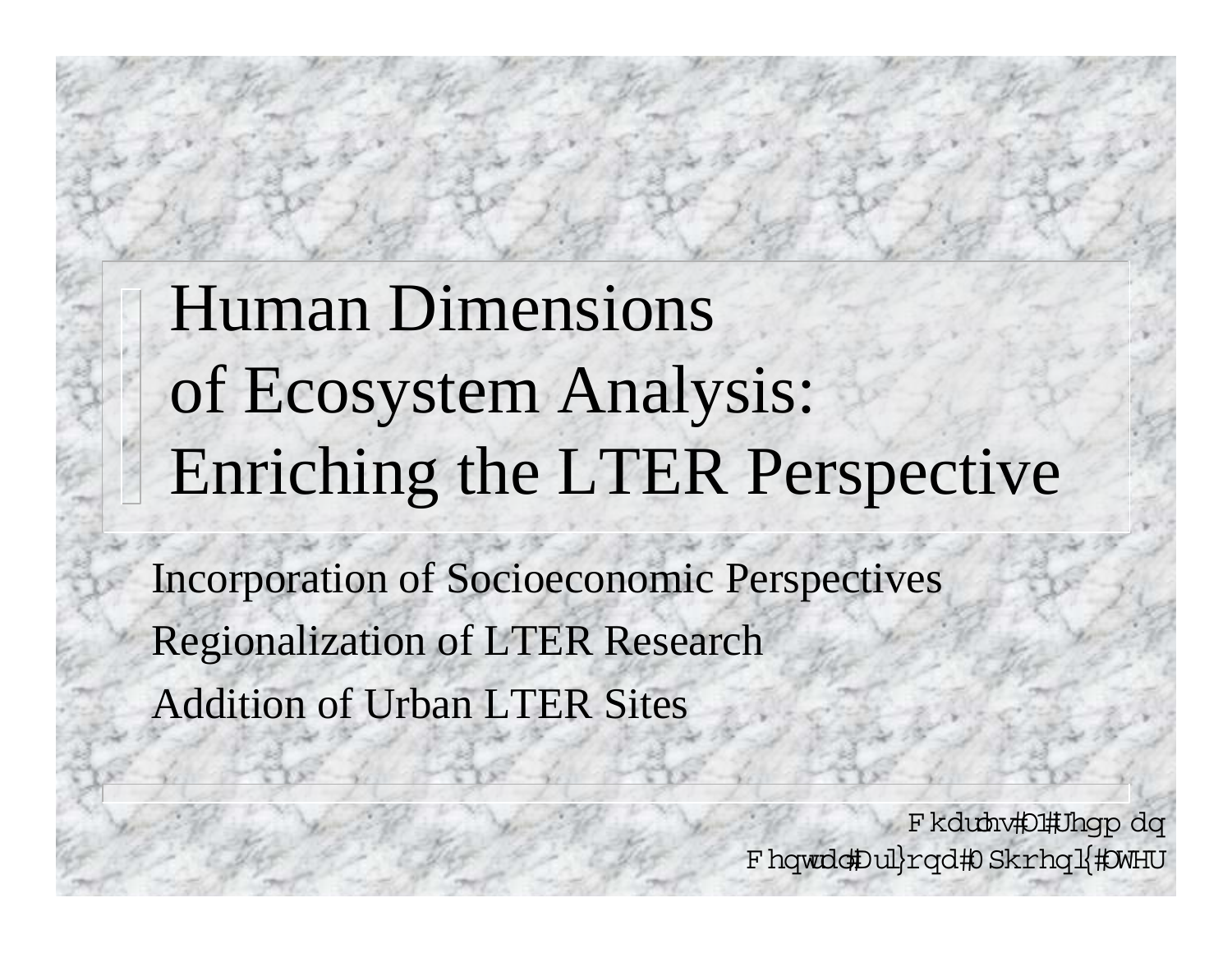### Outline of Presentation

 Definition of the issue Enriching the LTER perspective Case studies from LTER research Strategies for achieving objectives Needed resources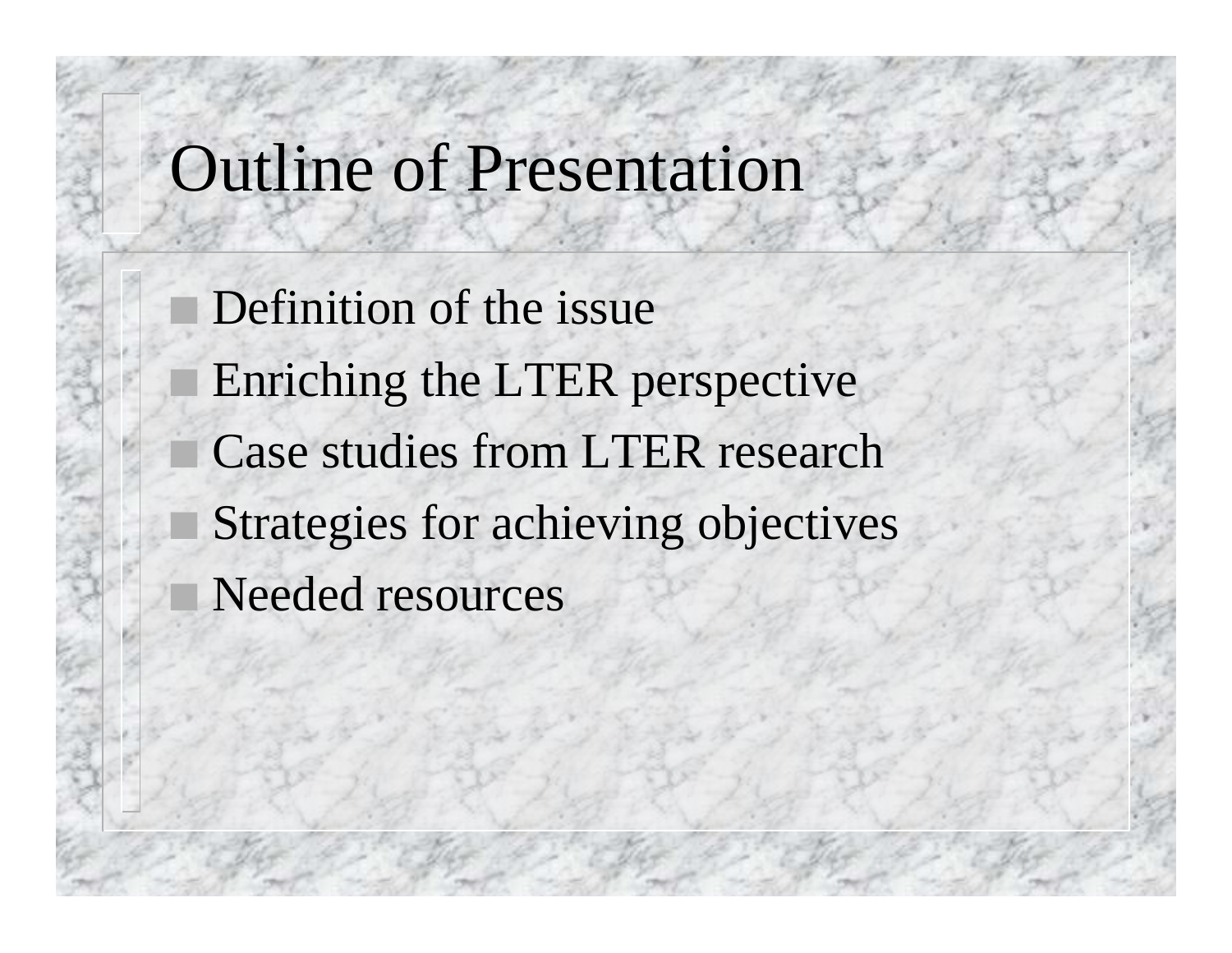## Importance and Urgency

 Recognition that ecosystems do not work in isolation from human activities Special section of *Science* devoted to human domination of ecosystems Joint letter to *Science* urging ecologists to become engaged in pressing issues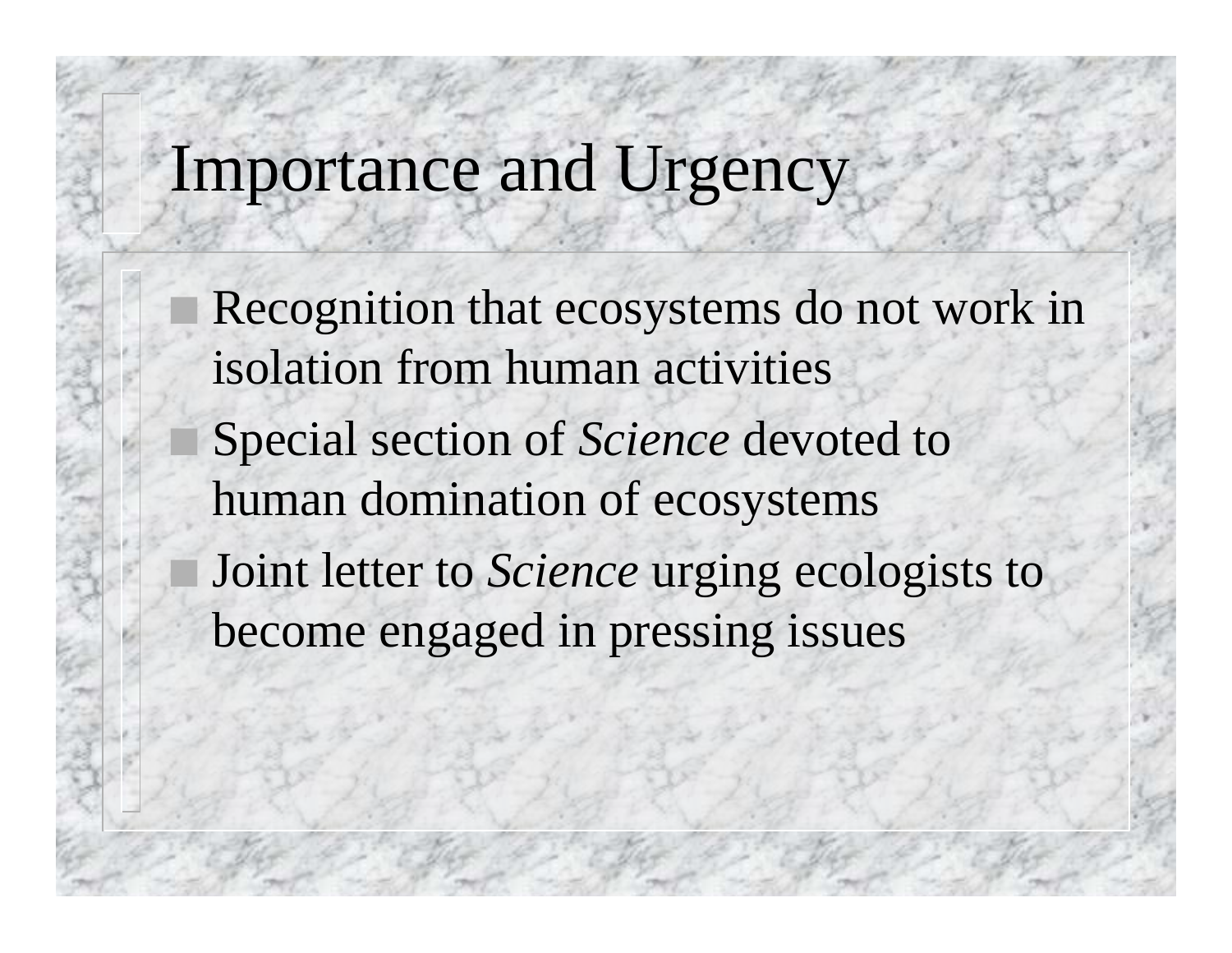### Intellectual Challenge

 The conduct of science has evolved into disciplines based on subject matter Each set of disciplines has developed their own terminology, measurement techniques, and experimental designs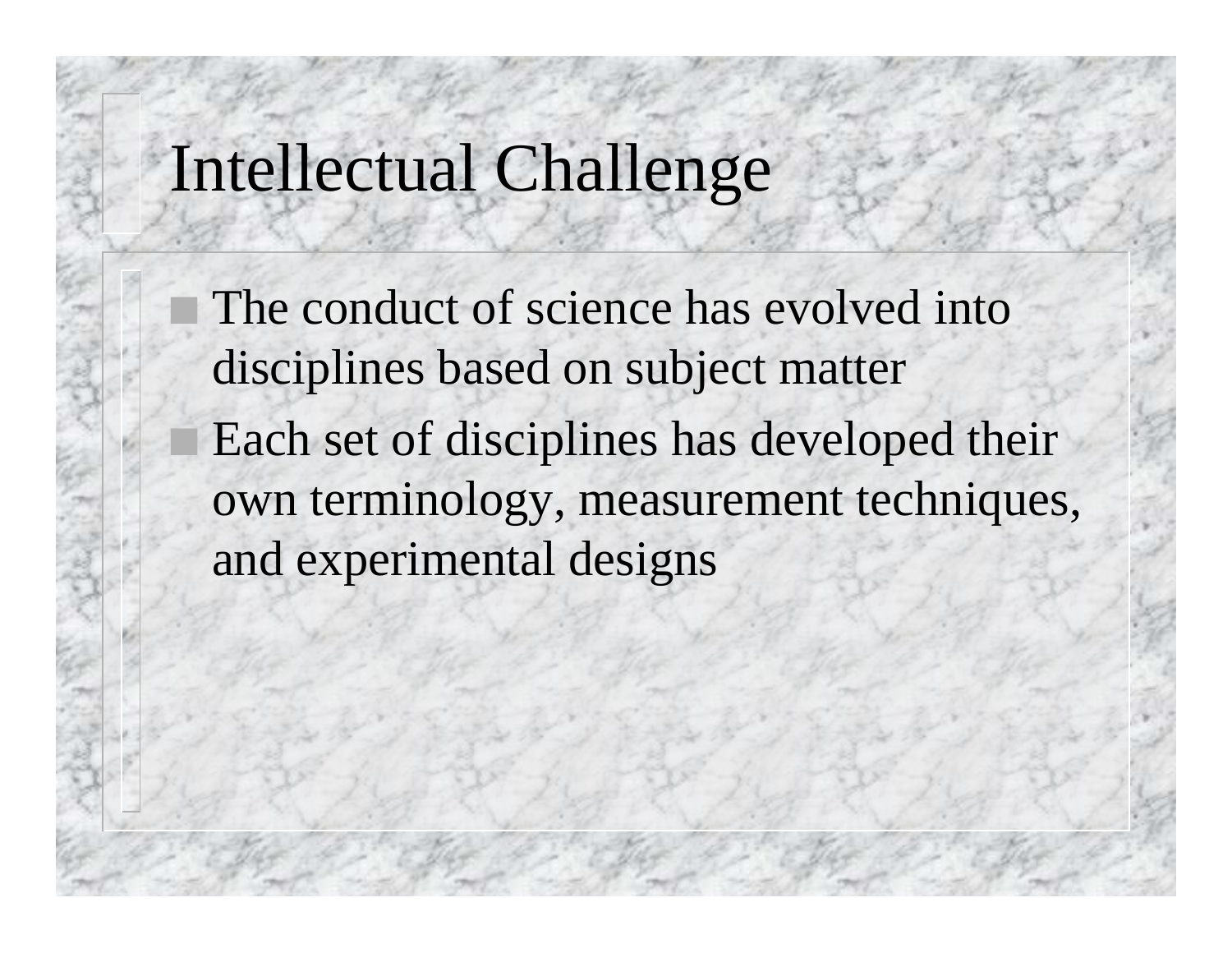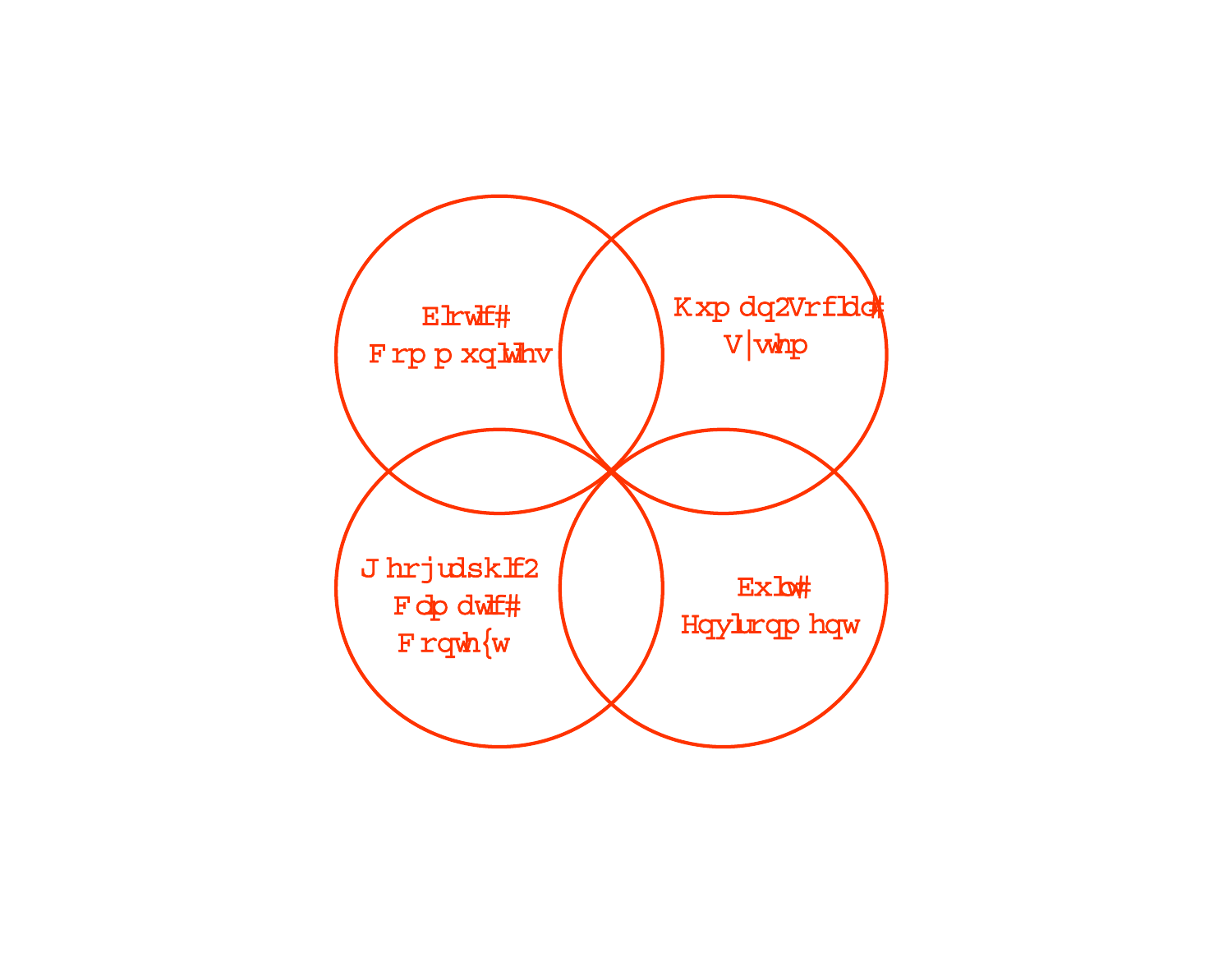## Recognition of the Problem

- Processes and controls crosscut these domains
- Processes and controls work at differing scales of time and space
- Solutions to big problems require multidisciplinary, multiscalar approach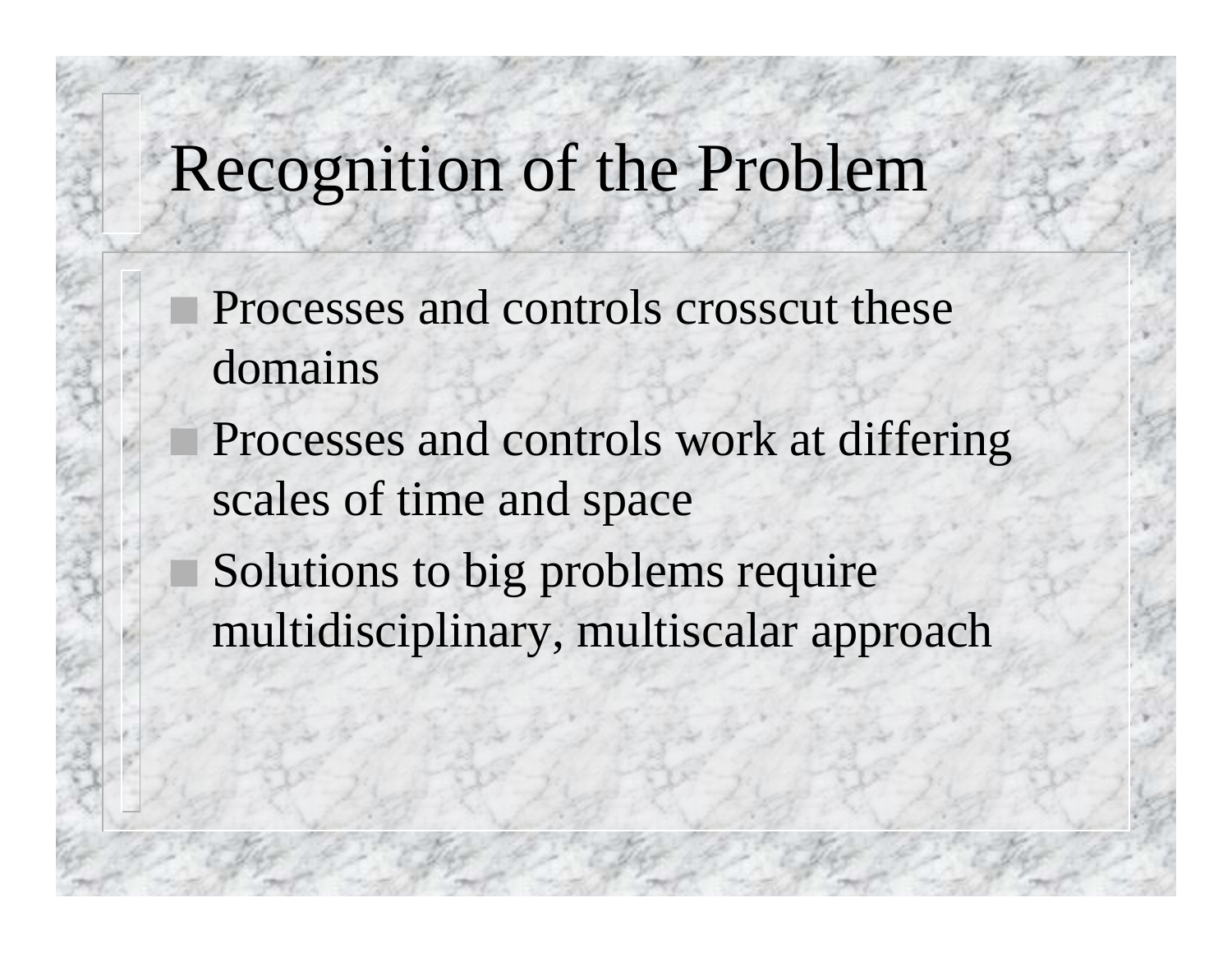## **Standard LTER Programs**

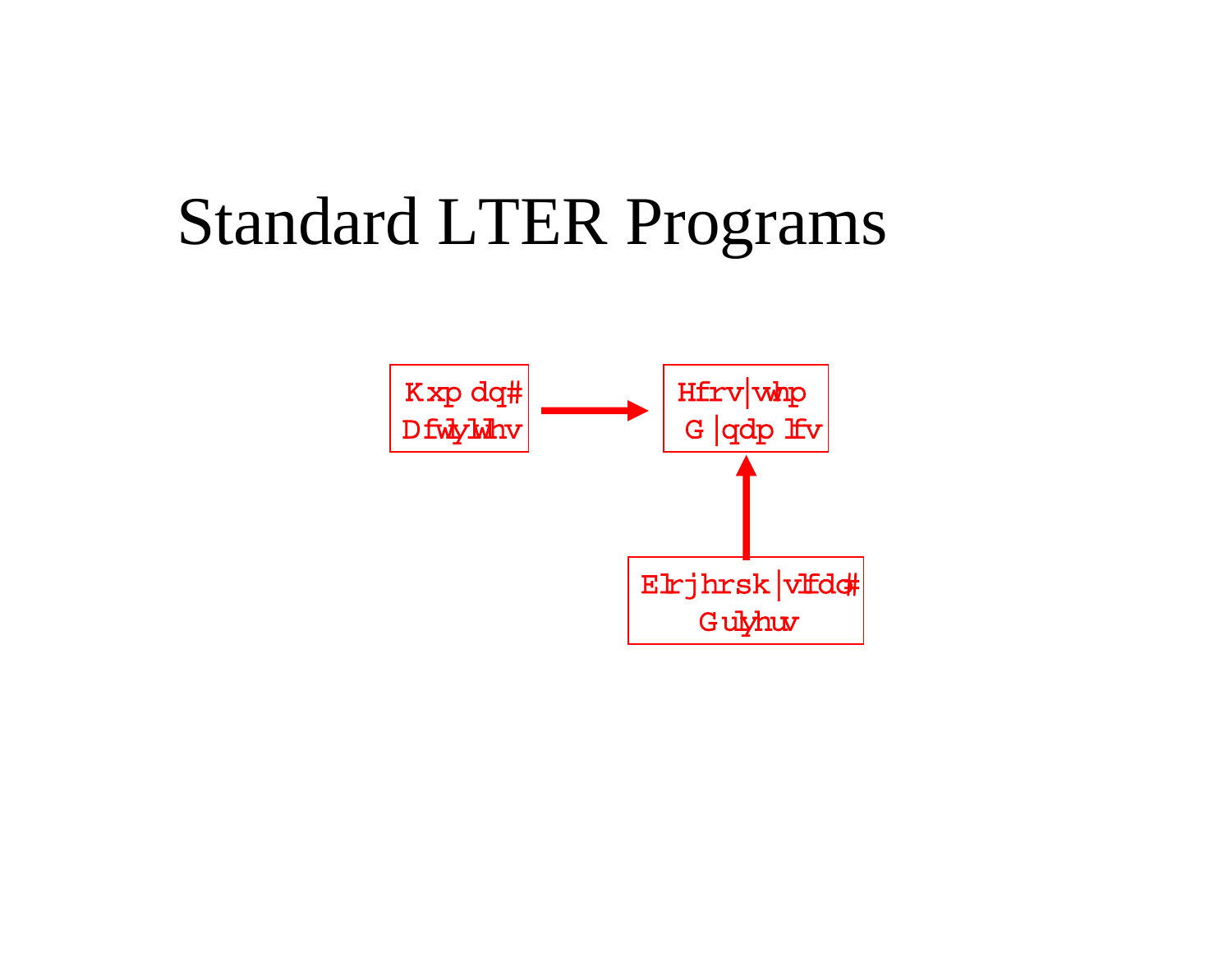# **Augmented or Urban LTER Programs**

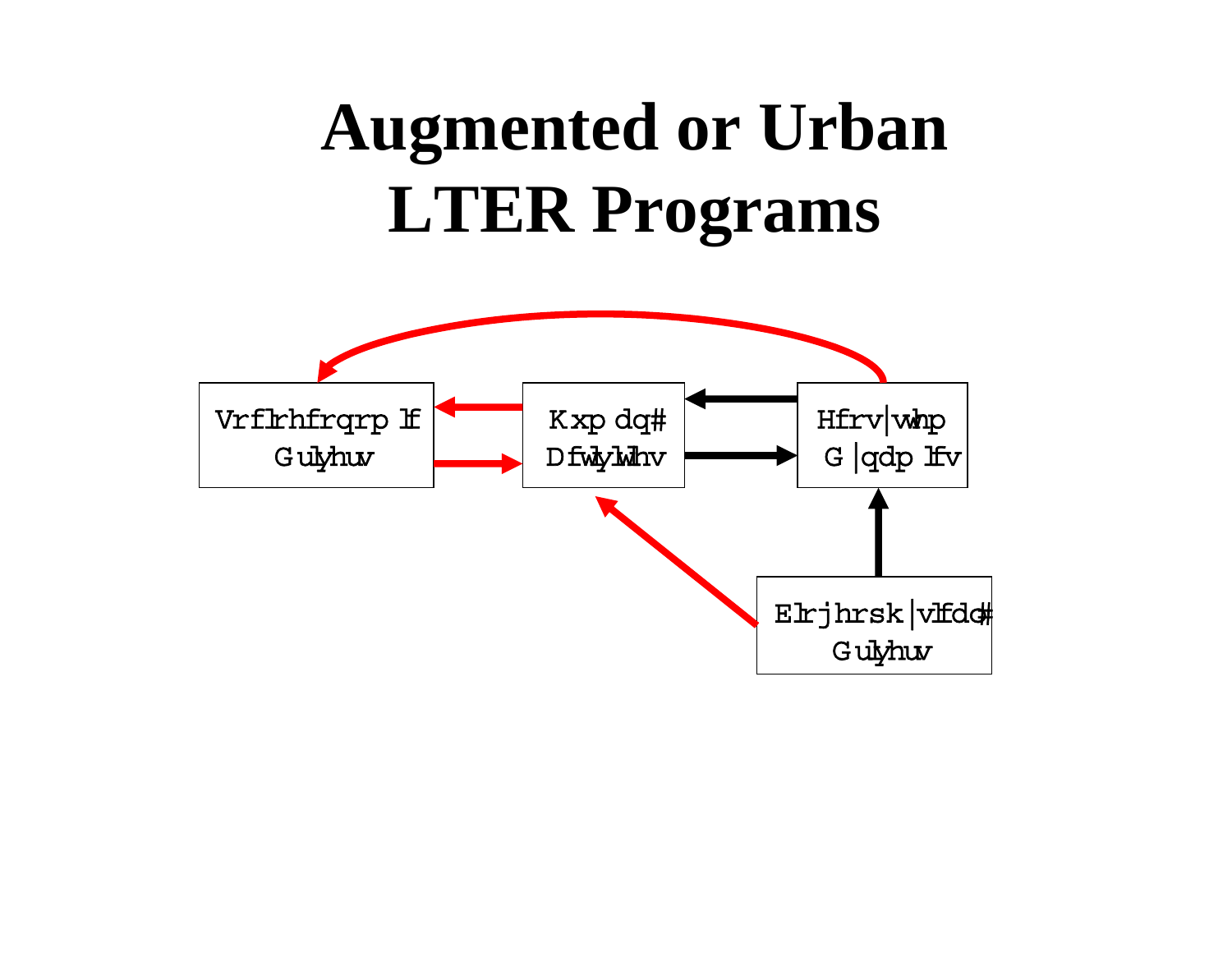## Drivers of Human Activities

 Creation and maintenance of institutions and organizations Flows of information and knowledge Incorporation of culturally based attitudes, values, and perceptions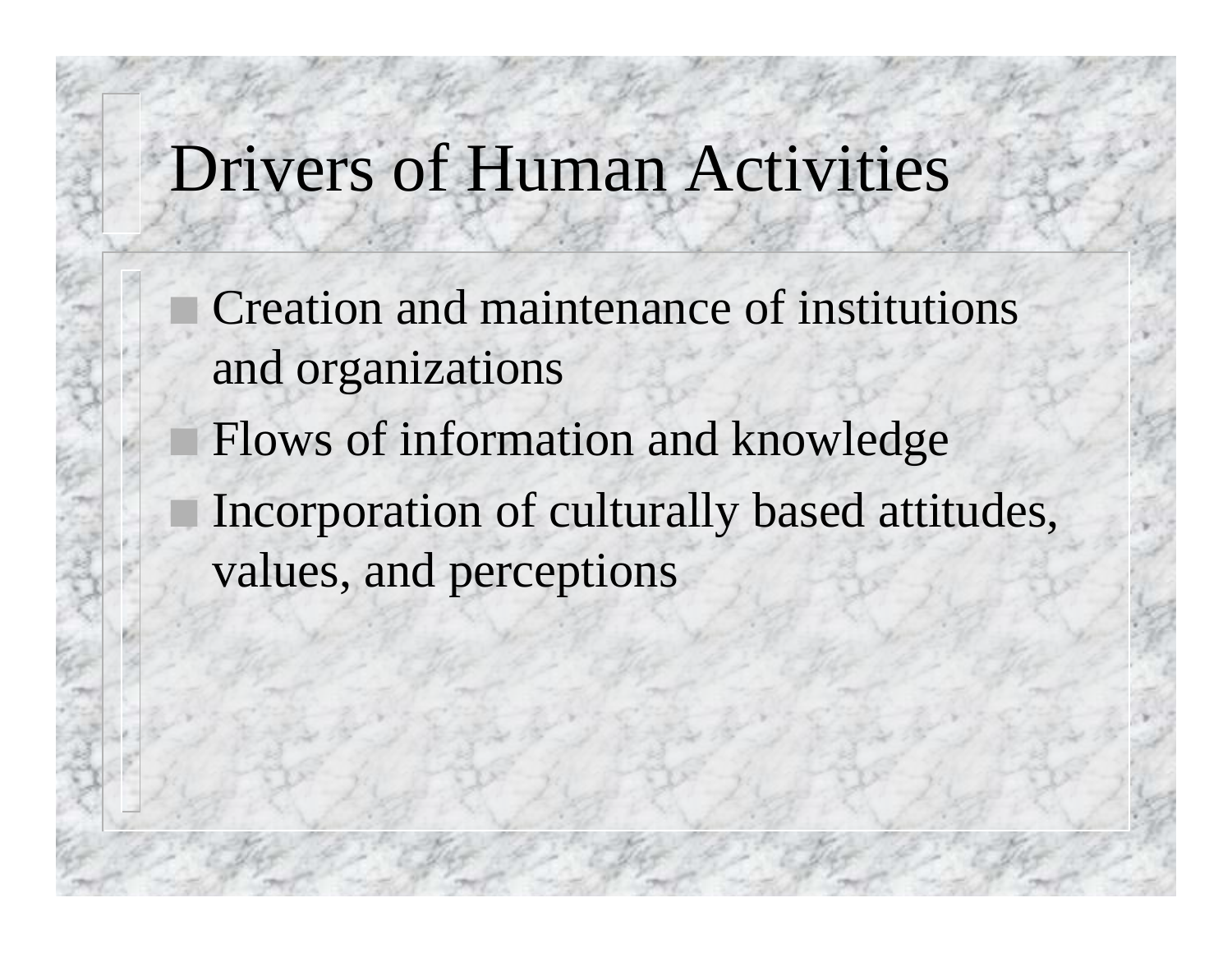## Patterns of Behavior to be Measured

 Land-use management Designed environment Economic systems Demographic patterns Power hierarchies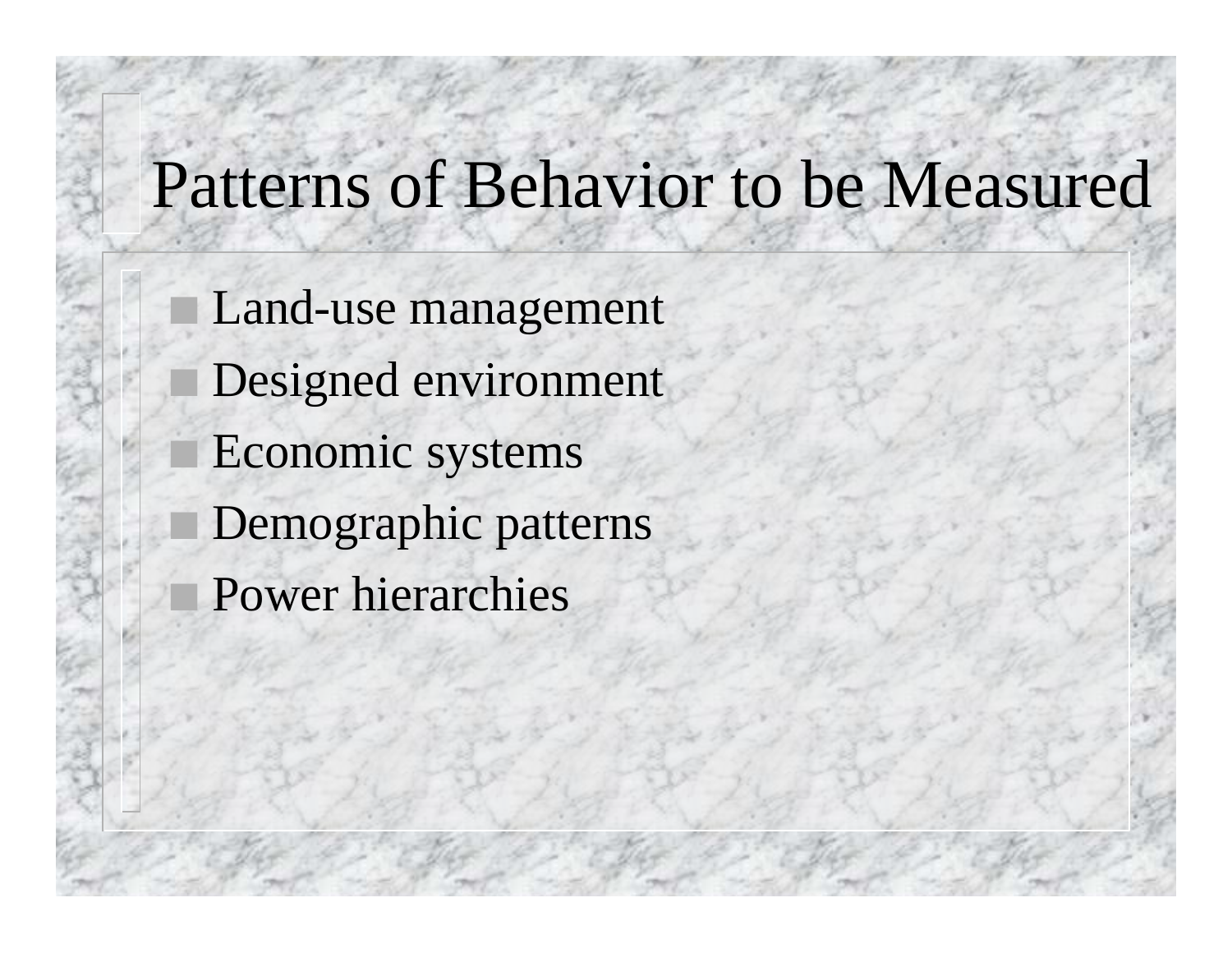## LTER Response

 KBS established as agricultural LTER CWT and NTL as regionally augmented **LTERs** 

 BES and CAP as urban LTERs 1998 CC meeting on socioeconomic studies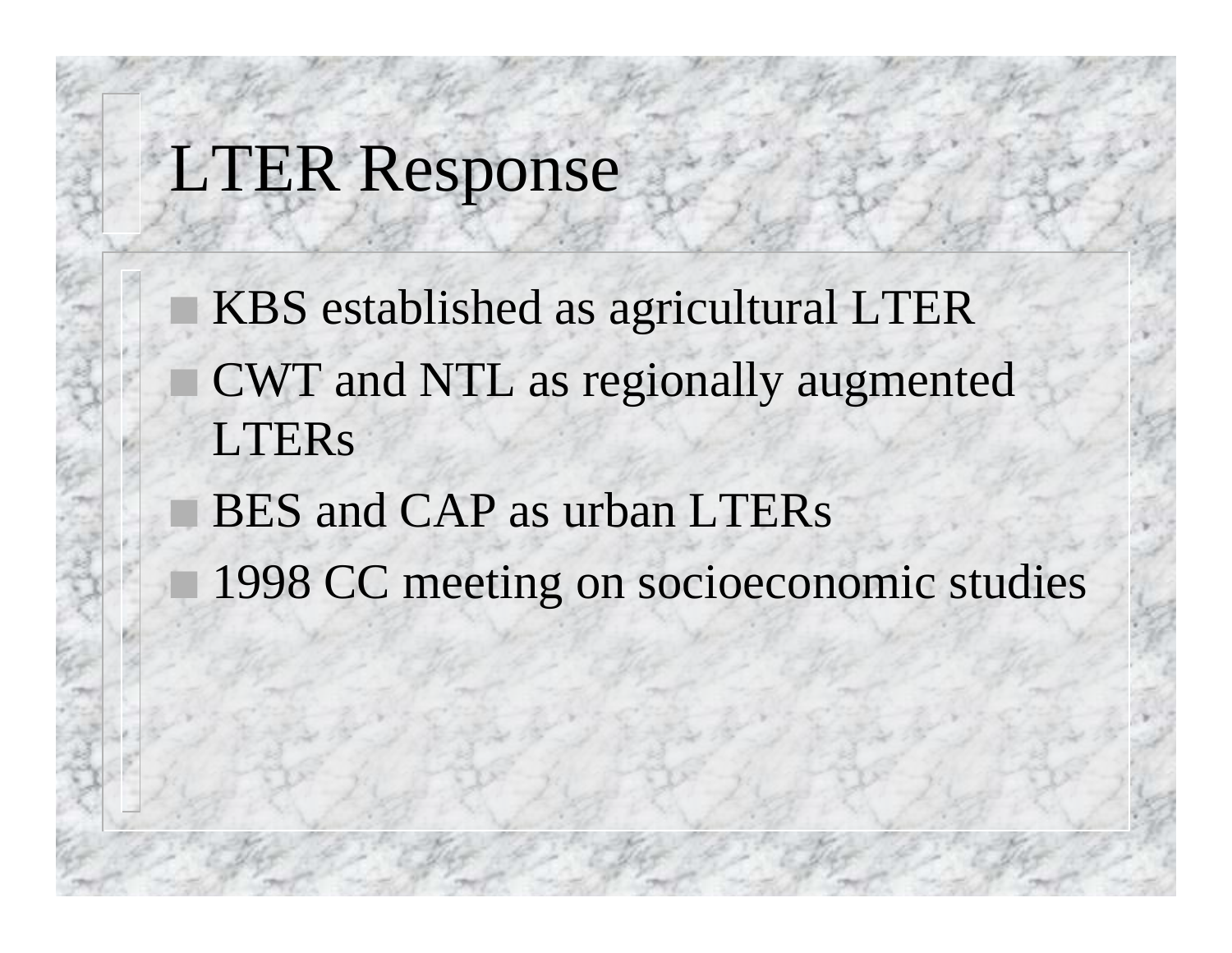## LTERs in Action

 Formative stage of research Diversity of topics Response from scientists Response from communities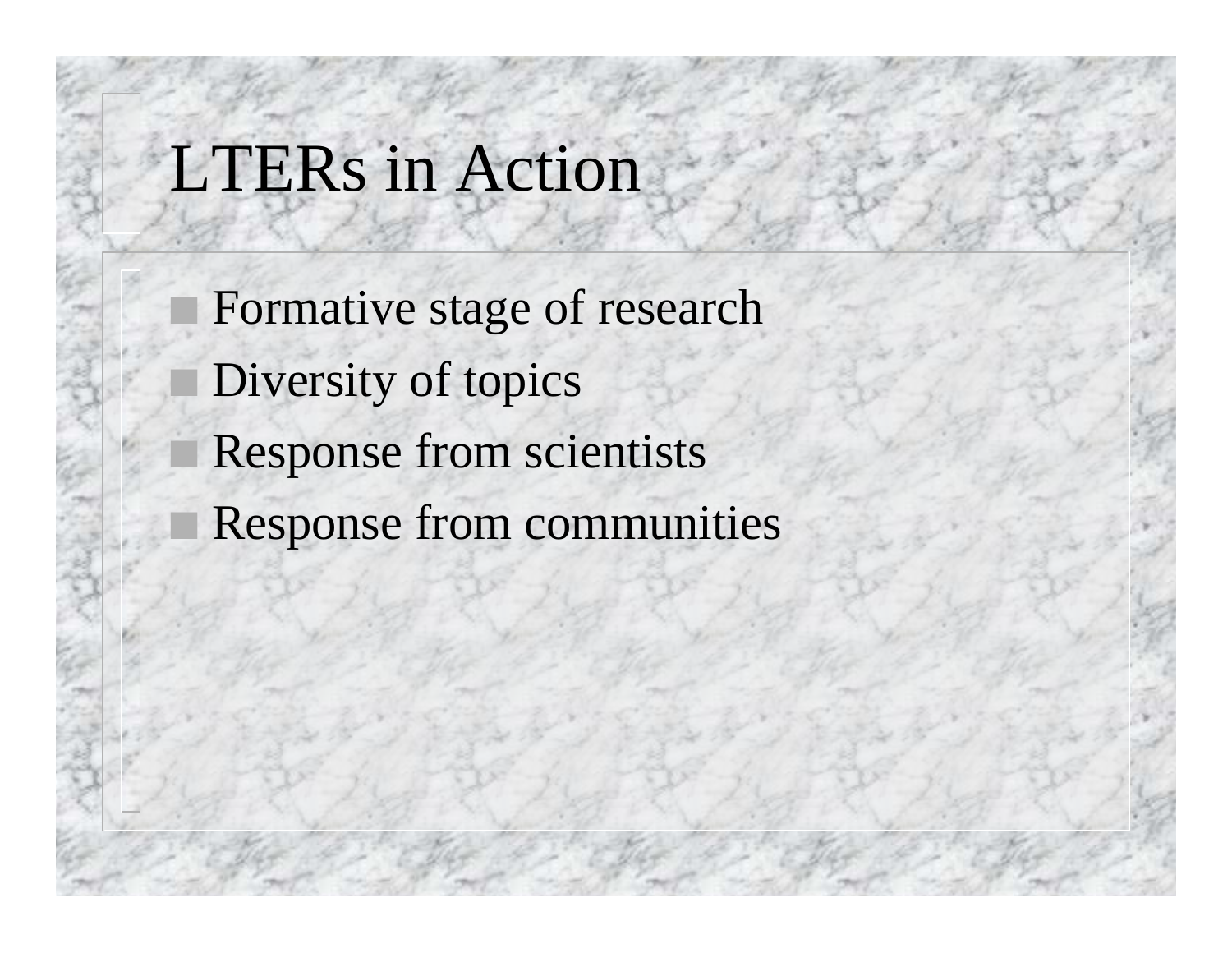Agroecosystems at Kellogg Biological Station (KBS)

 How values, attitudes, past practice, knowledge, and profit motivation affect land management

 Attention is placed on soil management, decisions about crops, tillage, irrigation, and pest management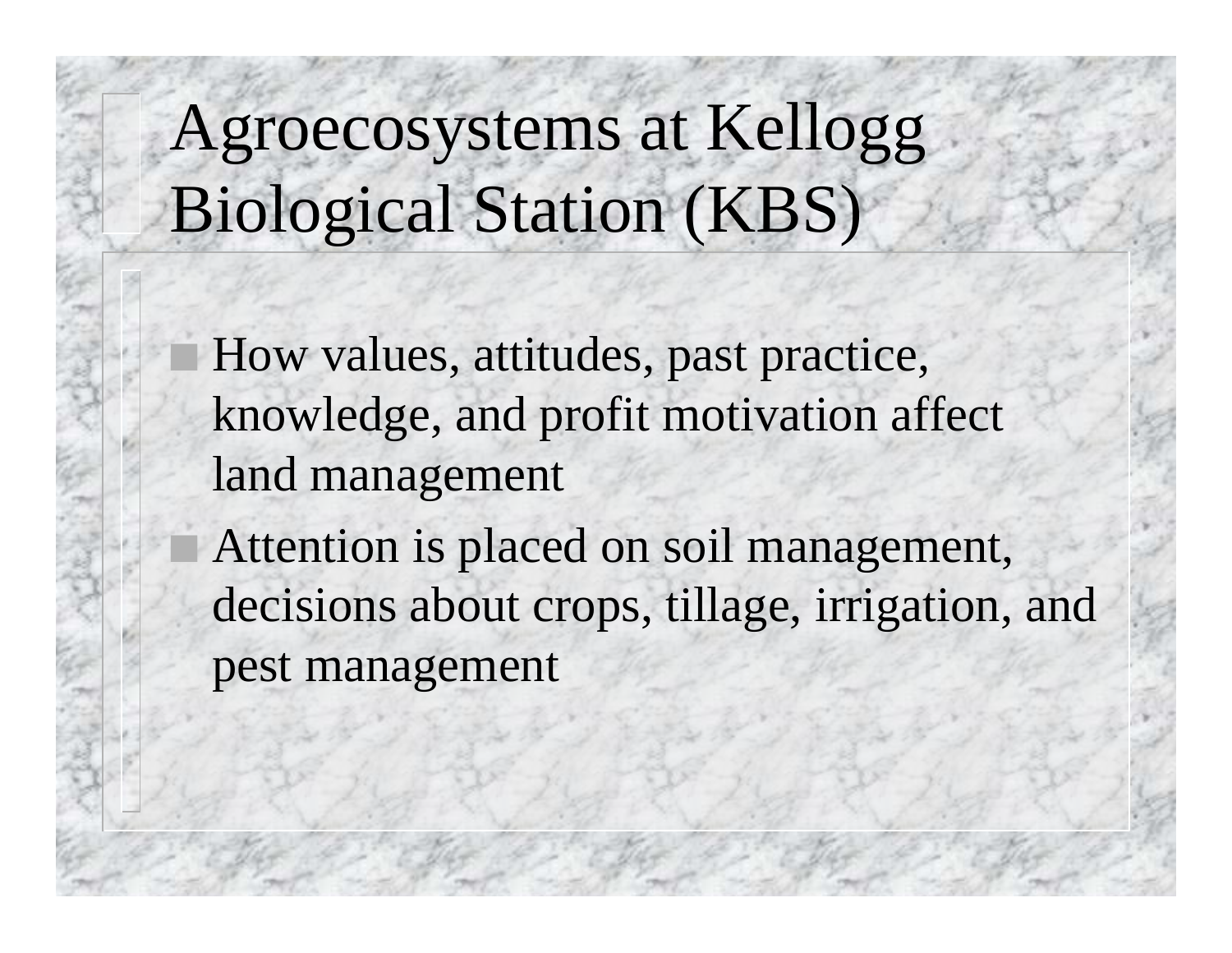Farm Operator's Decision-Making: Micro Level

 Imperatives of culture of local community Incentives provided by agricultural institutions Constraints imposed by social organization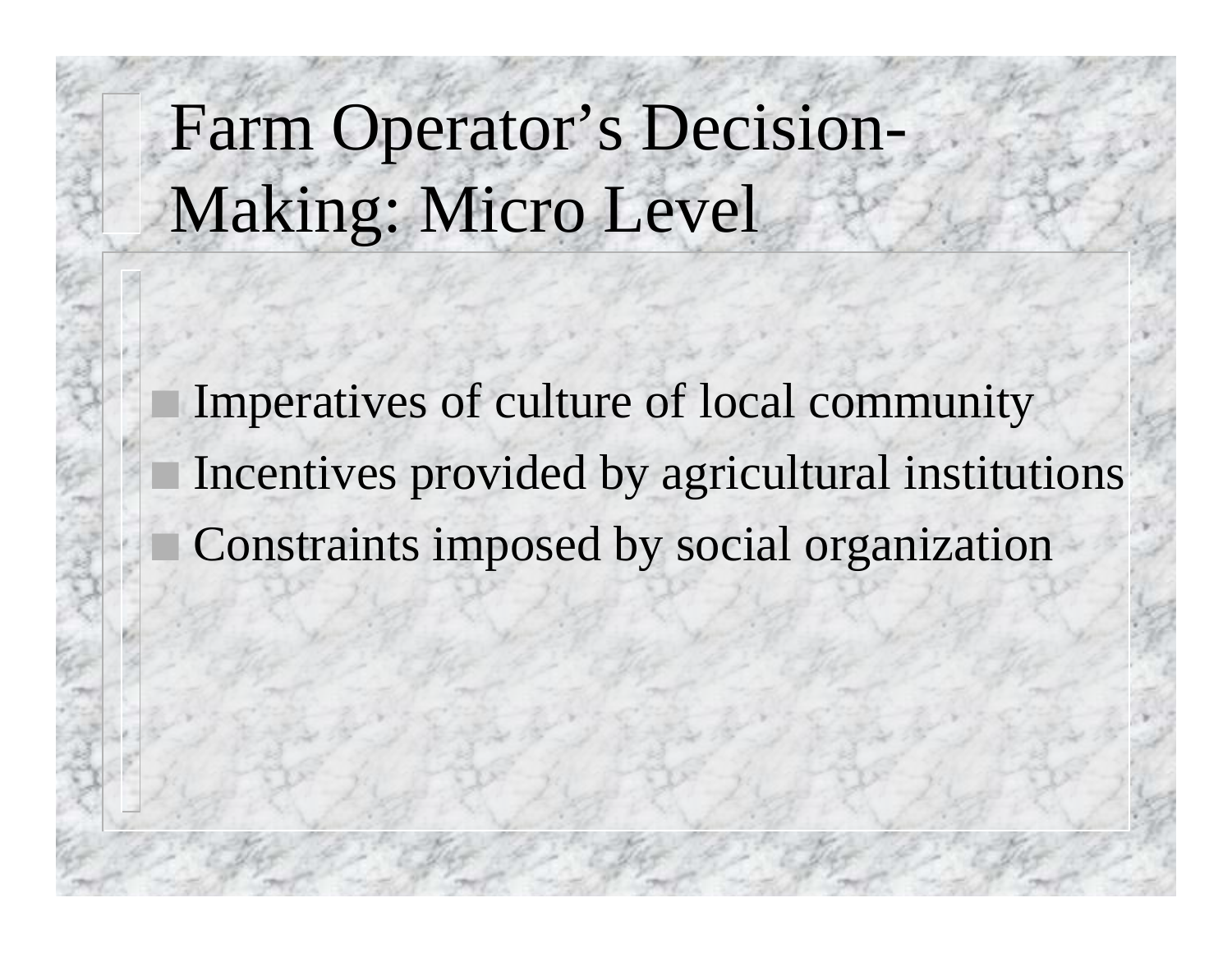Farm Operator's Decision-Making: Macro Level

 Changes in property rights World views that consider resources as unlimited

 Sustainability requiring conservation ethic Shifting social trends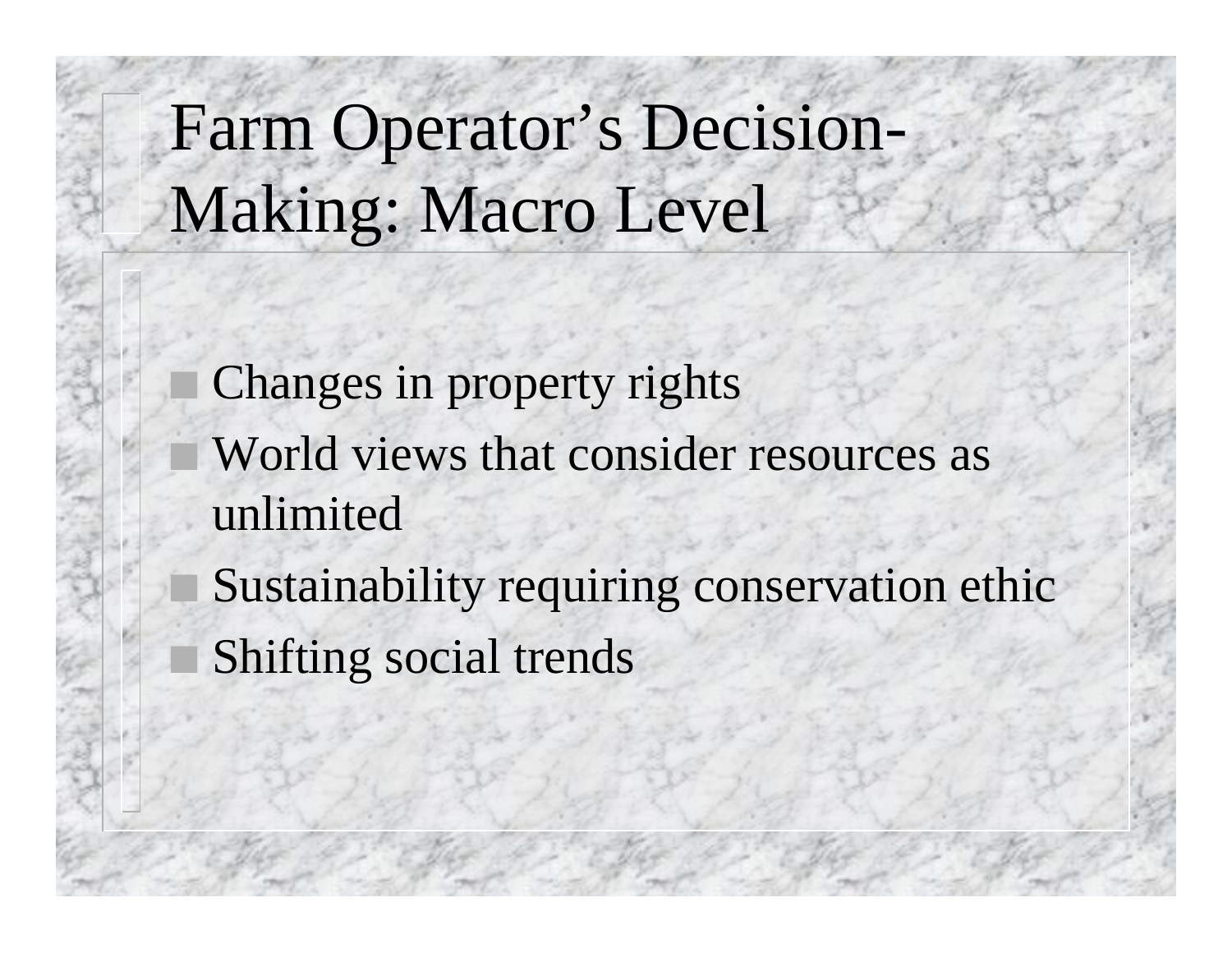## Result

Increasing conflict over public or private control over the environment, its resources, and their management.

ó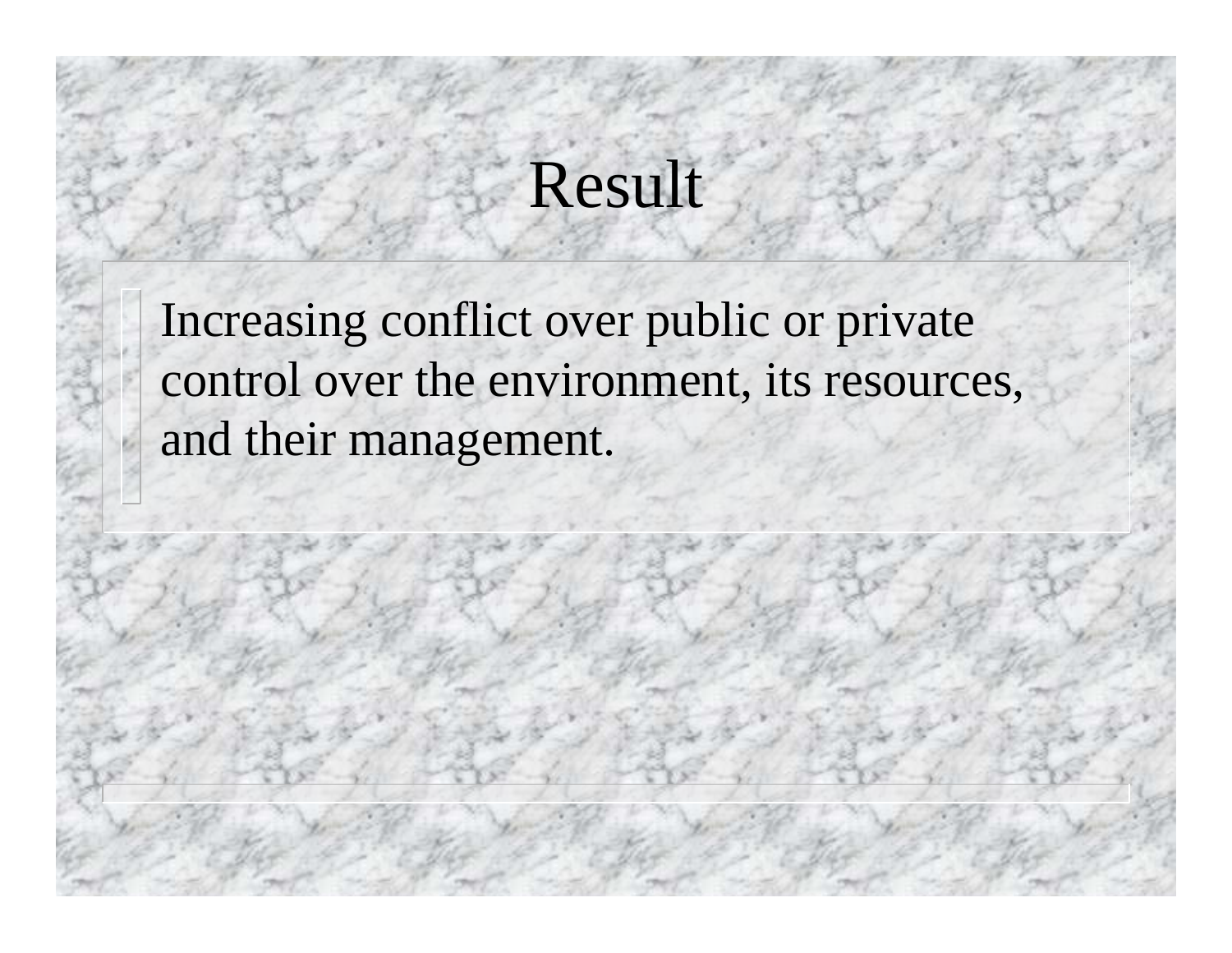## Qualitatively New Types of Questions at North Temperate Lakes (NTL)

 Requiring the integration of natural and social sciences Requiring a regional understanding of processes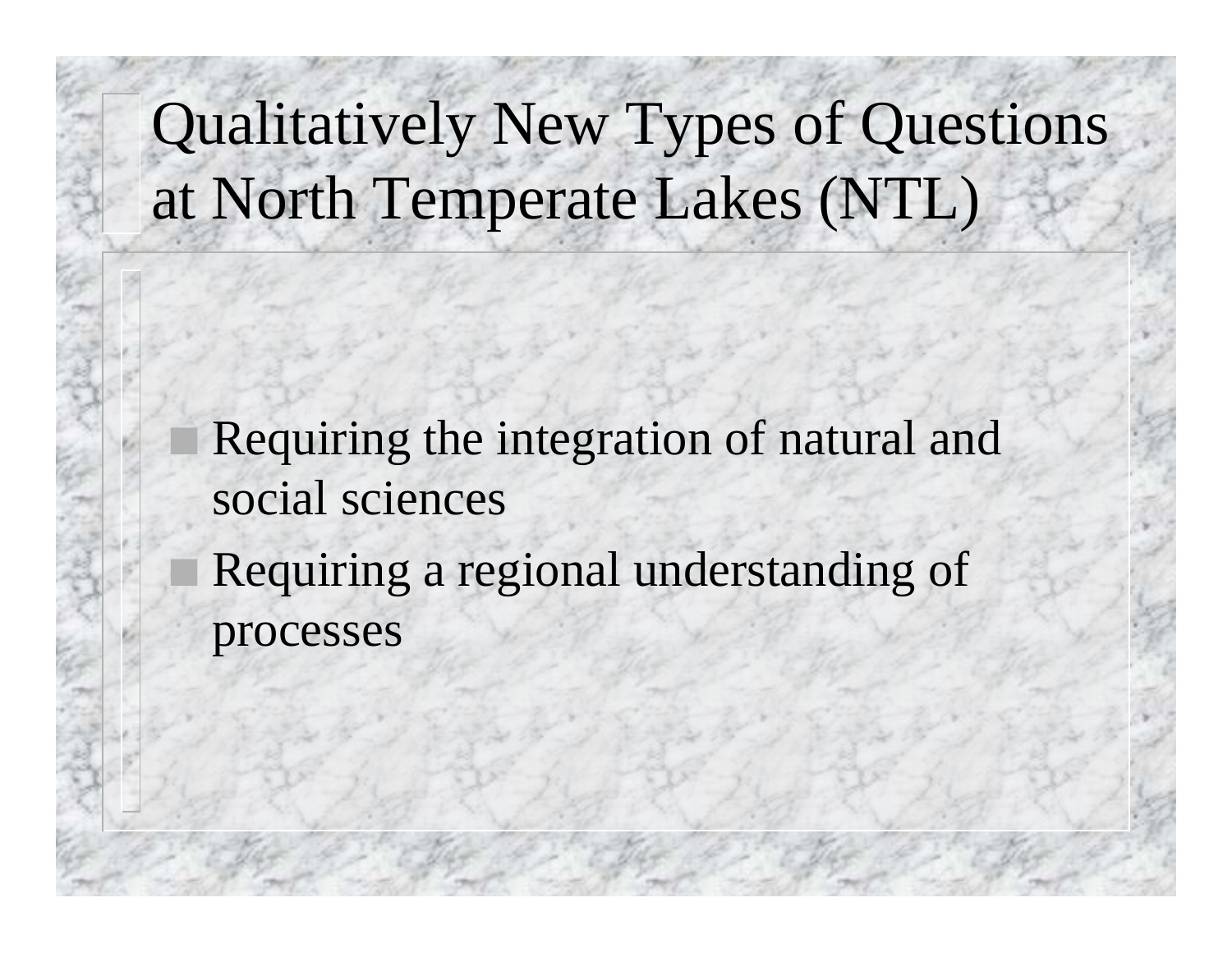#### Human Influences

 What economic values do people attach to lake ecosystem services? What is the phosphorus budget for the watersheds surrounding the lakes? How do farmer behaviors affect soil phosphorus content?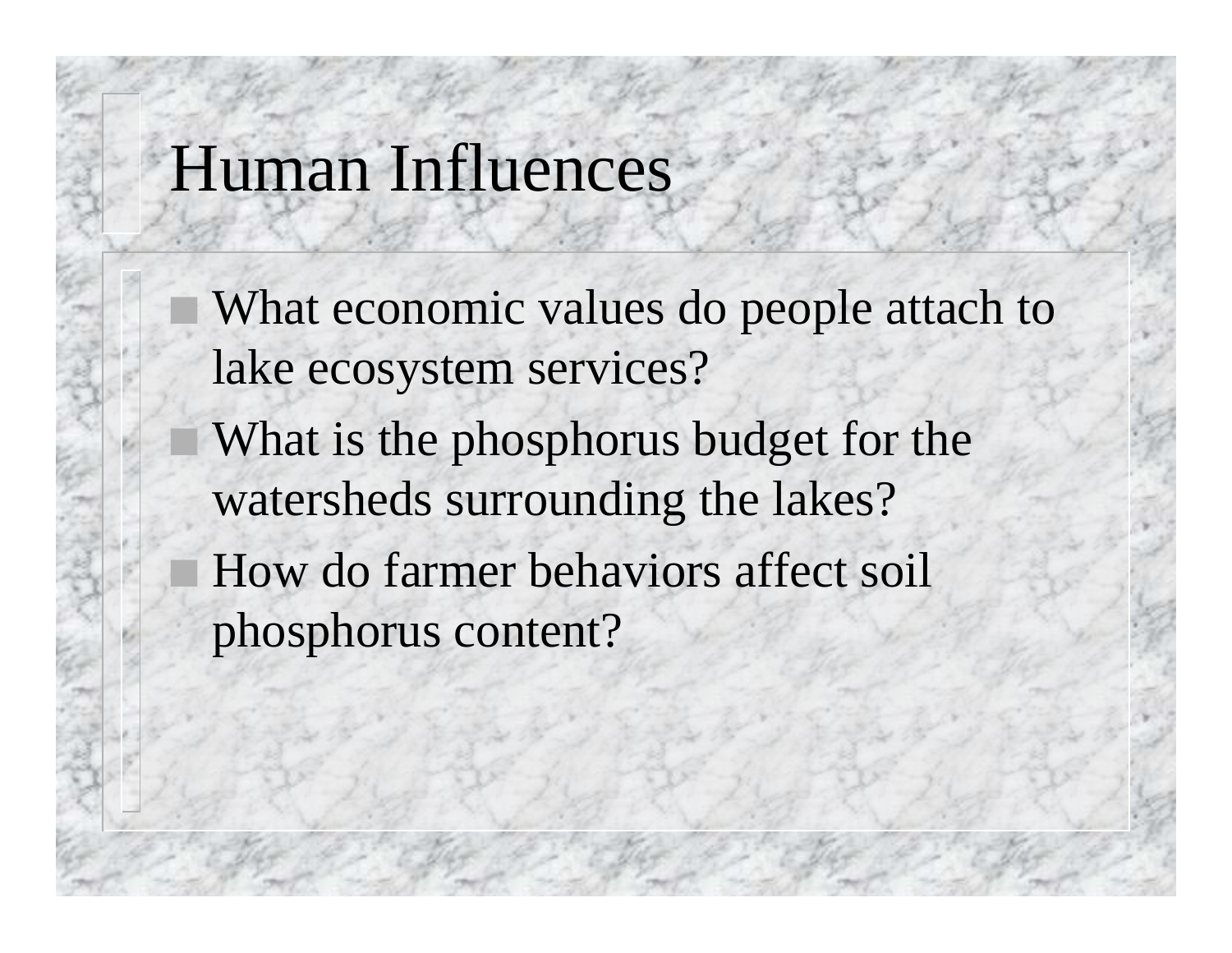## Throughout the Upper Midwest

- Do lakes behave similarly across decadal or longer time scales?
- What are the effects of prolonged drought on lakes?
- Has the timing of ice cover changed over long time scales?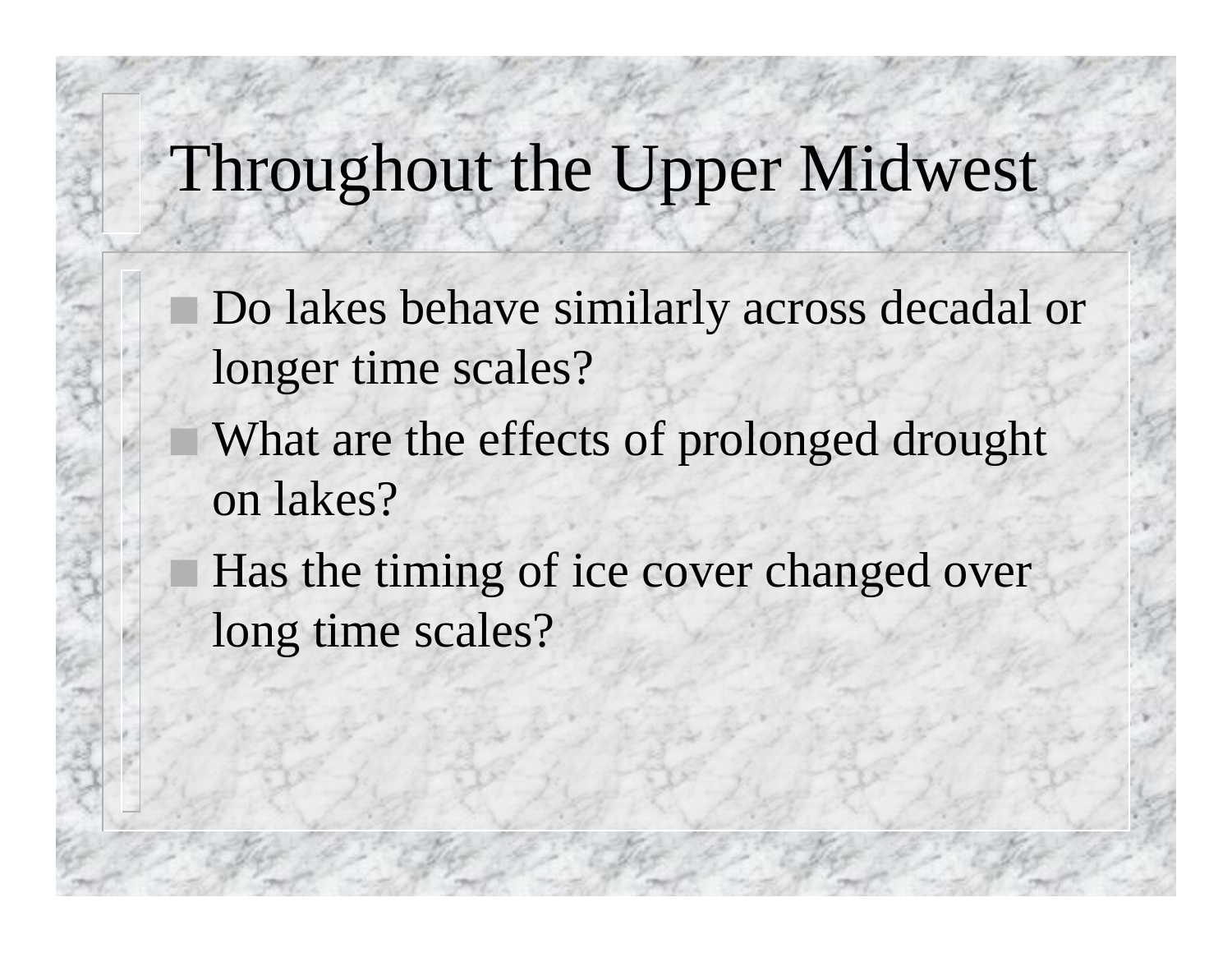## Studies Involving Sources of Phosphorus Delivered in Lake Mendota

 Excessive agrarian use to reduce risk Increase in soil phosphorus retention Release during conversion of farms to residential development Release during extreme climatic events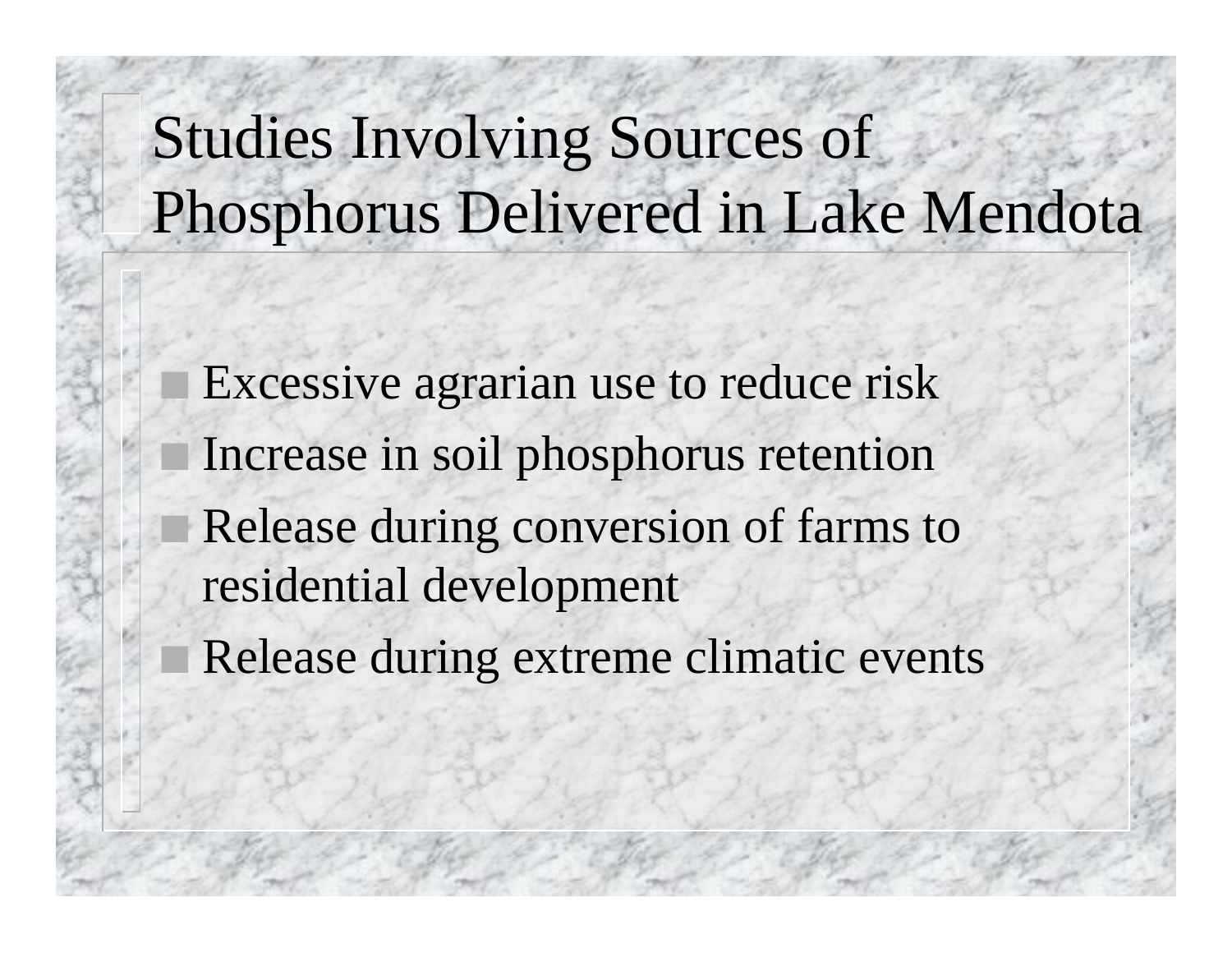# Historic Land-Use Patterns in the Coweeta Regional Study (CWT)

 Expanded ecological analysis to cover parts of three states Relation of decreasing agriculture to ecosystem function Legacy effects of former land use Immigration of new rural gentry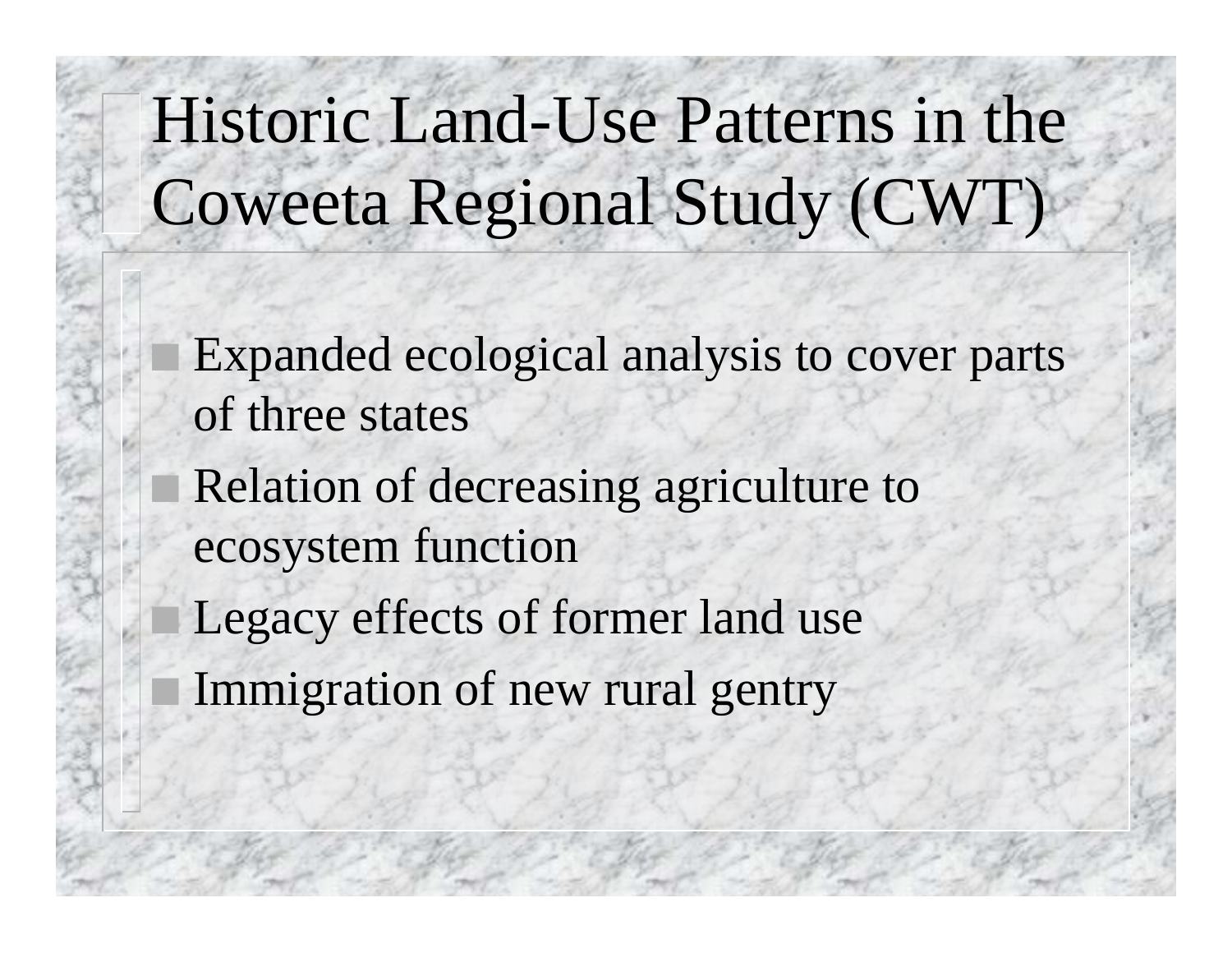Legacies are defined as the cumulative outcome of human activities at moments in history that affect opportunities for current and future generations.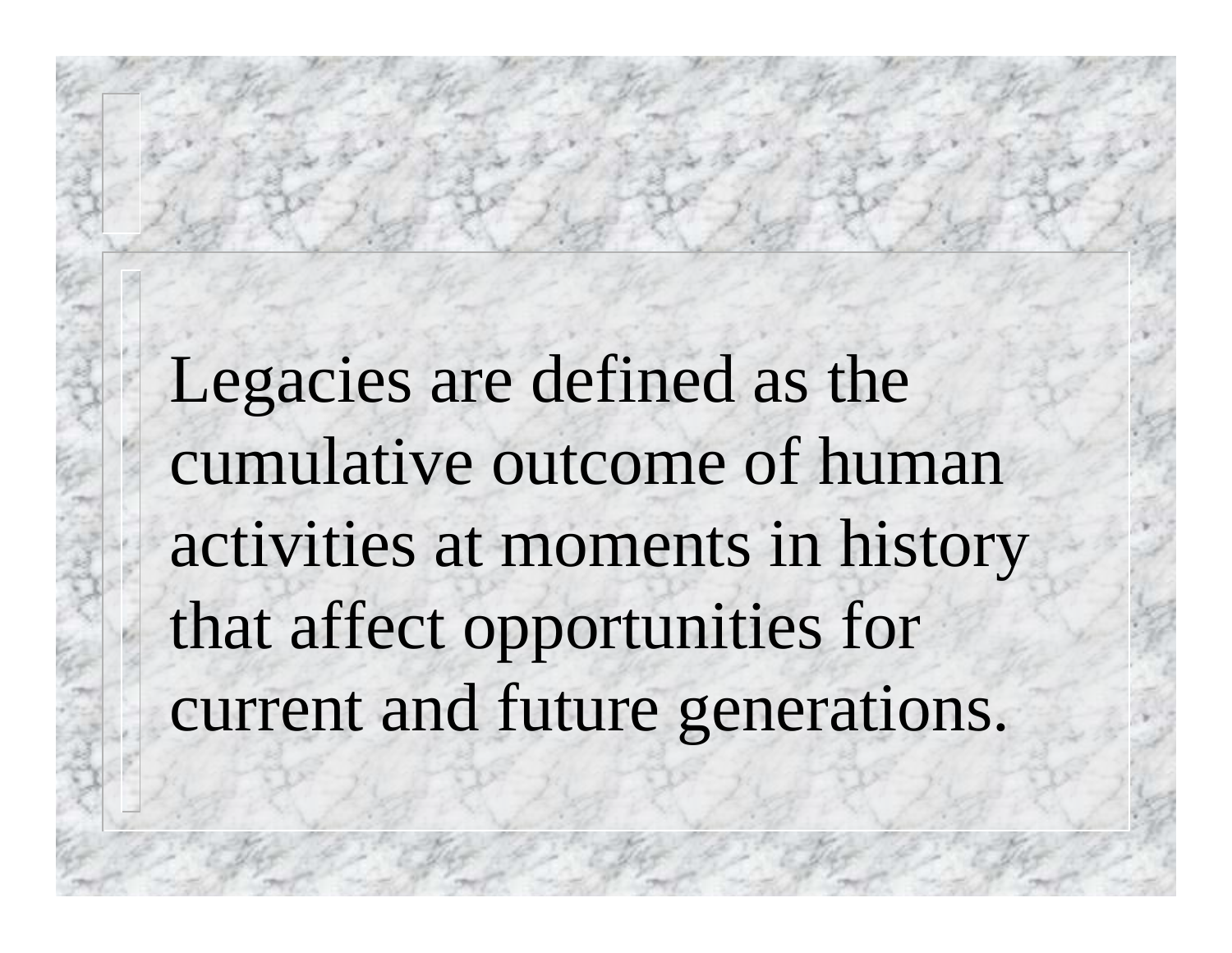## Land-Use Models to Predict Future Conditions

- Topography and road networks direct population diffusion
- Exurban residential development increases forest cover and nutrient loads from septic systems
- Agrarian legacy of diminished richness of herbaceous species, but not weedy species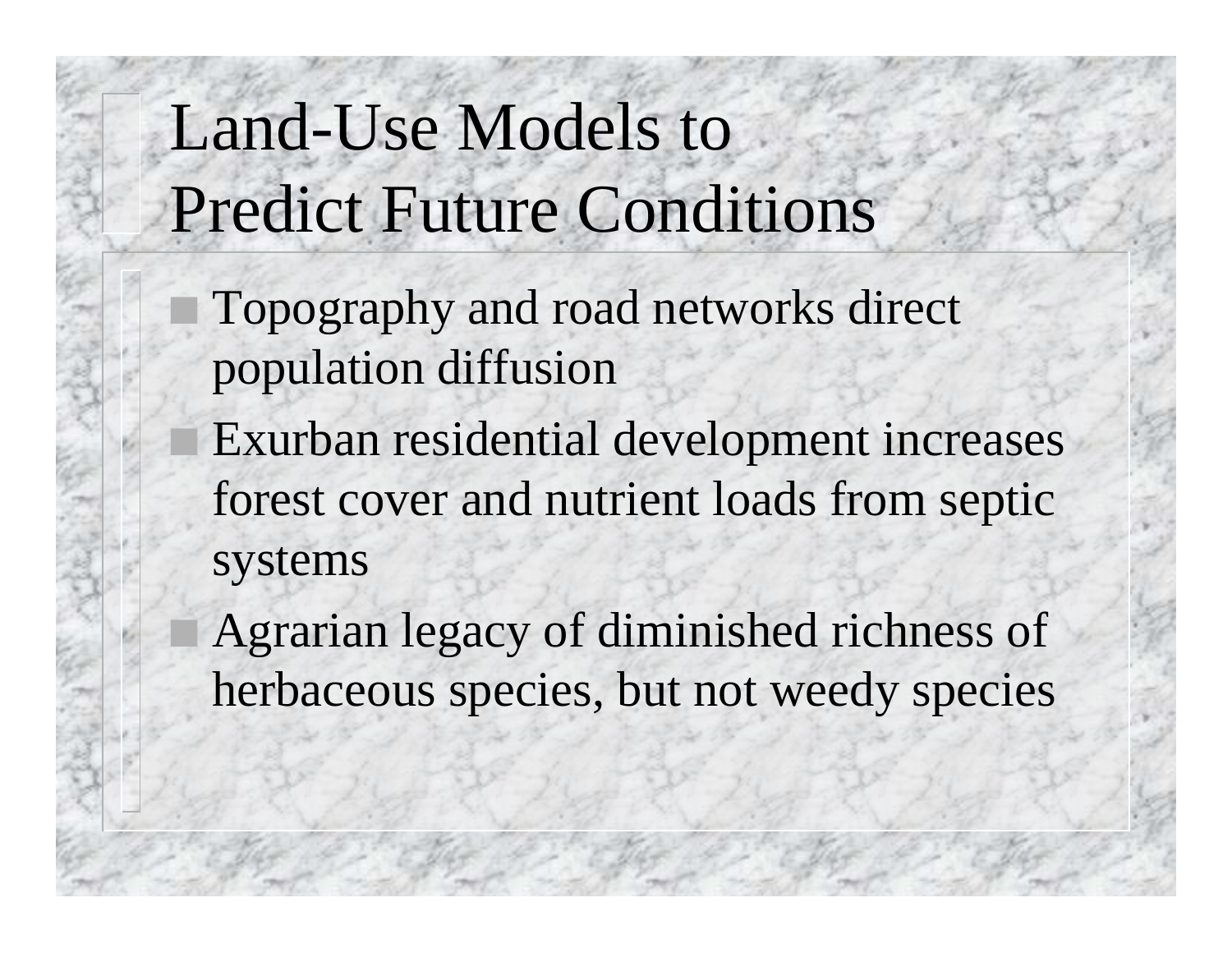# Land-Use History and Stream Ecology

 Forested streams have higher species diversity of invertebrates than agricultural streams The reverse is true for fishes However, fish in one forested stream were found to be similar to pasture stream (40 years ago the region was farmed, and stream conditions have not yet regenerated)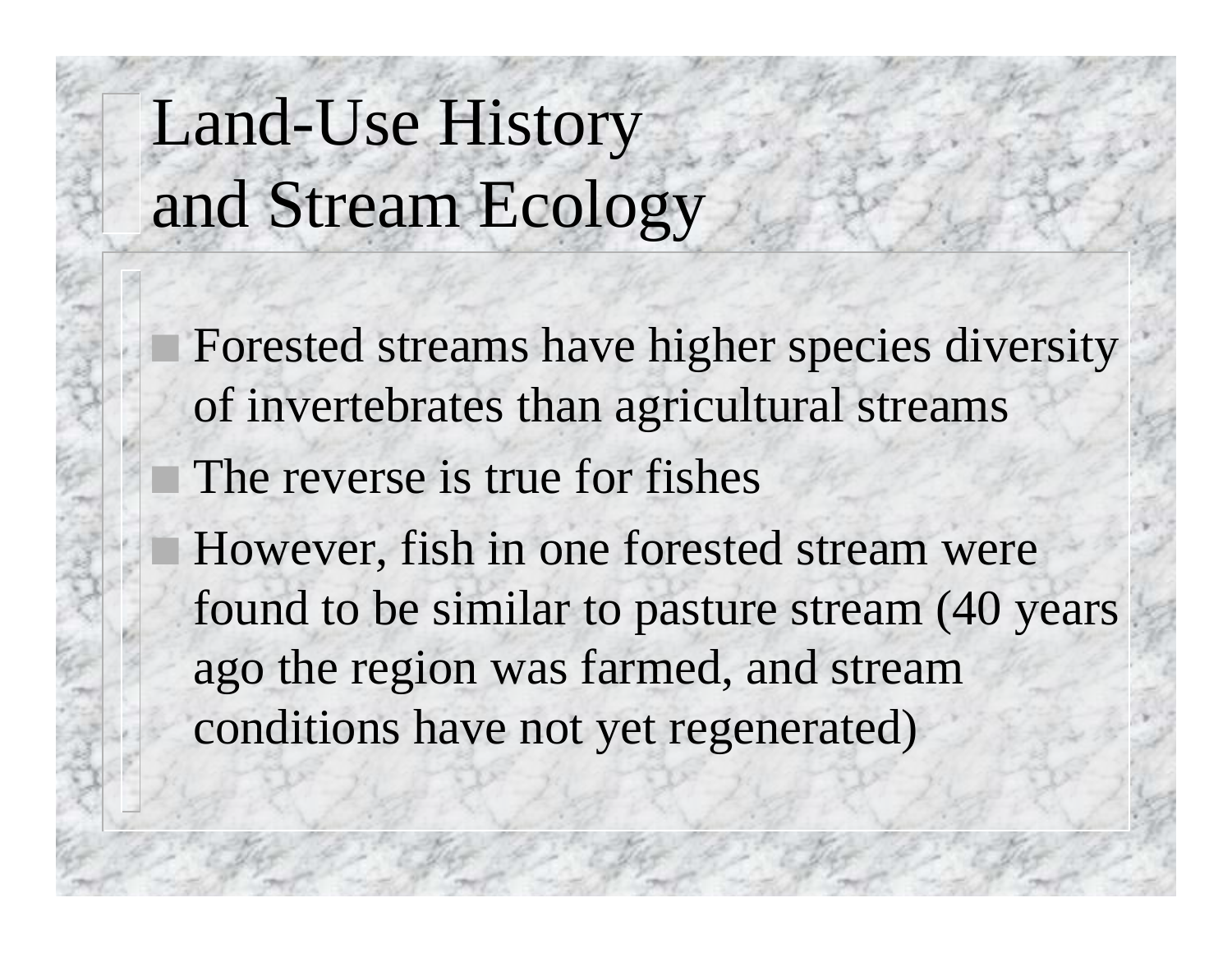# Community Involvement in the Baltimore Ecological Study (BES)

 Watersheds as the stage to examine interactions

 300 years of human settlement and land management has conditioned the system Hydrologists, ecologists, and social scientists working together

 Involvement of public agencies, nonprofit organizations, and community groups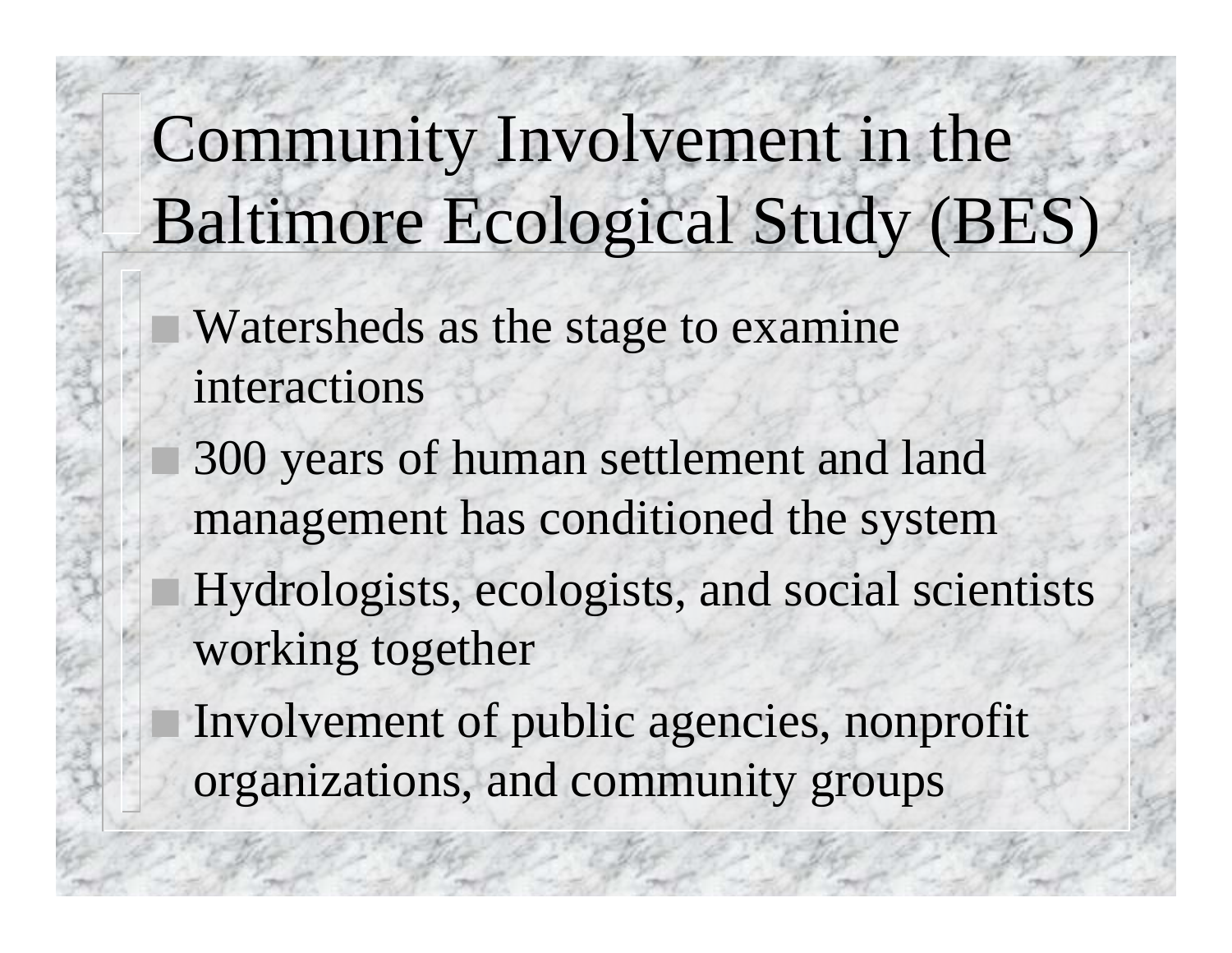# People Function as "Ecological Agents"

 Directly and indirectly affect the water quality of watershed Act at different scales of households, neighborhoods, and municipalities Develop hydrological-ecological-social watershed model for managers and planners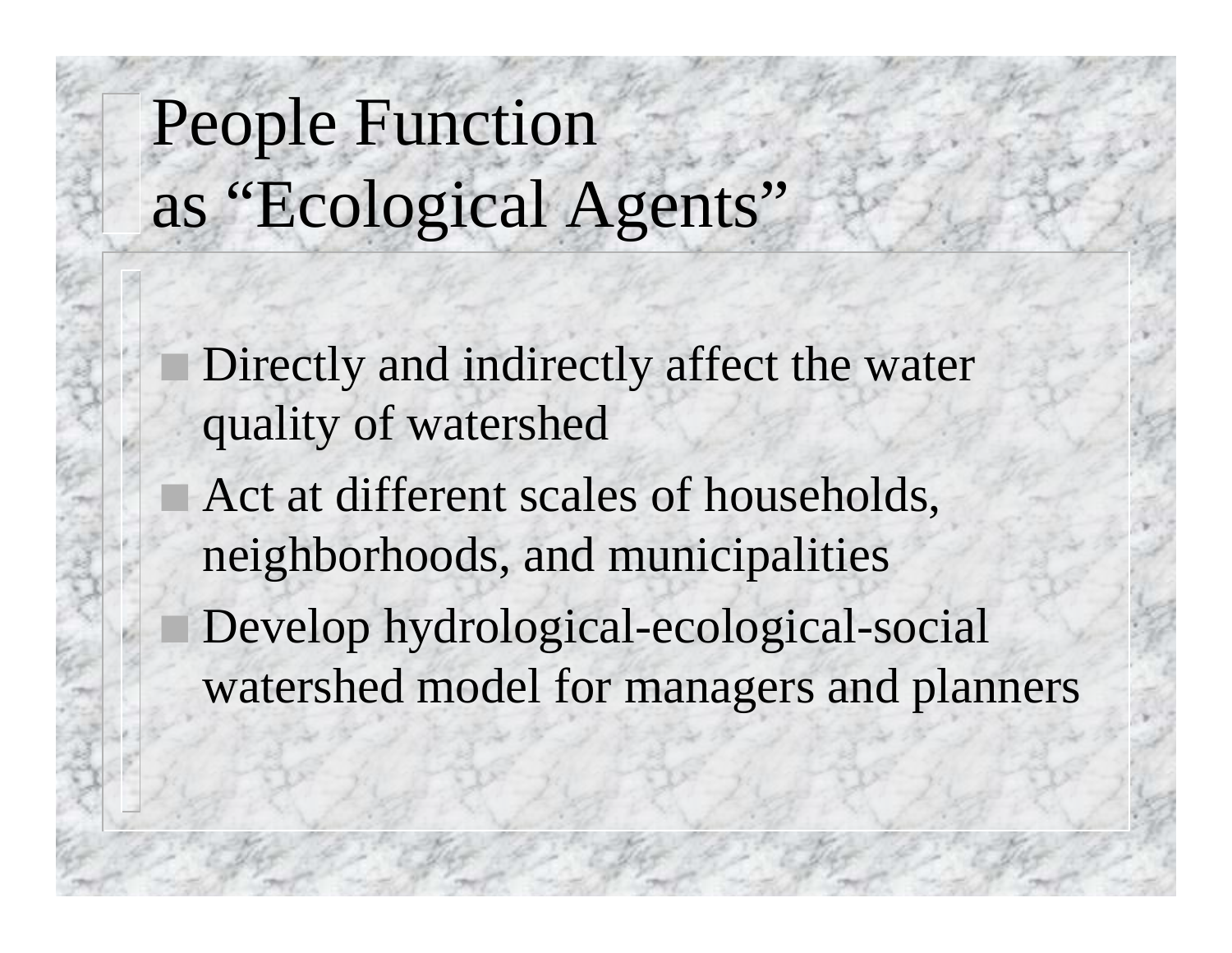## Differing Investments in Green Infrastructure Among Neighborhoods

 Related to city's power structure Related to grassroots involvement Impact on ecosystem functioning Impact on economic valuation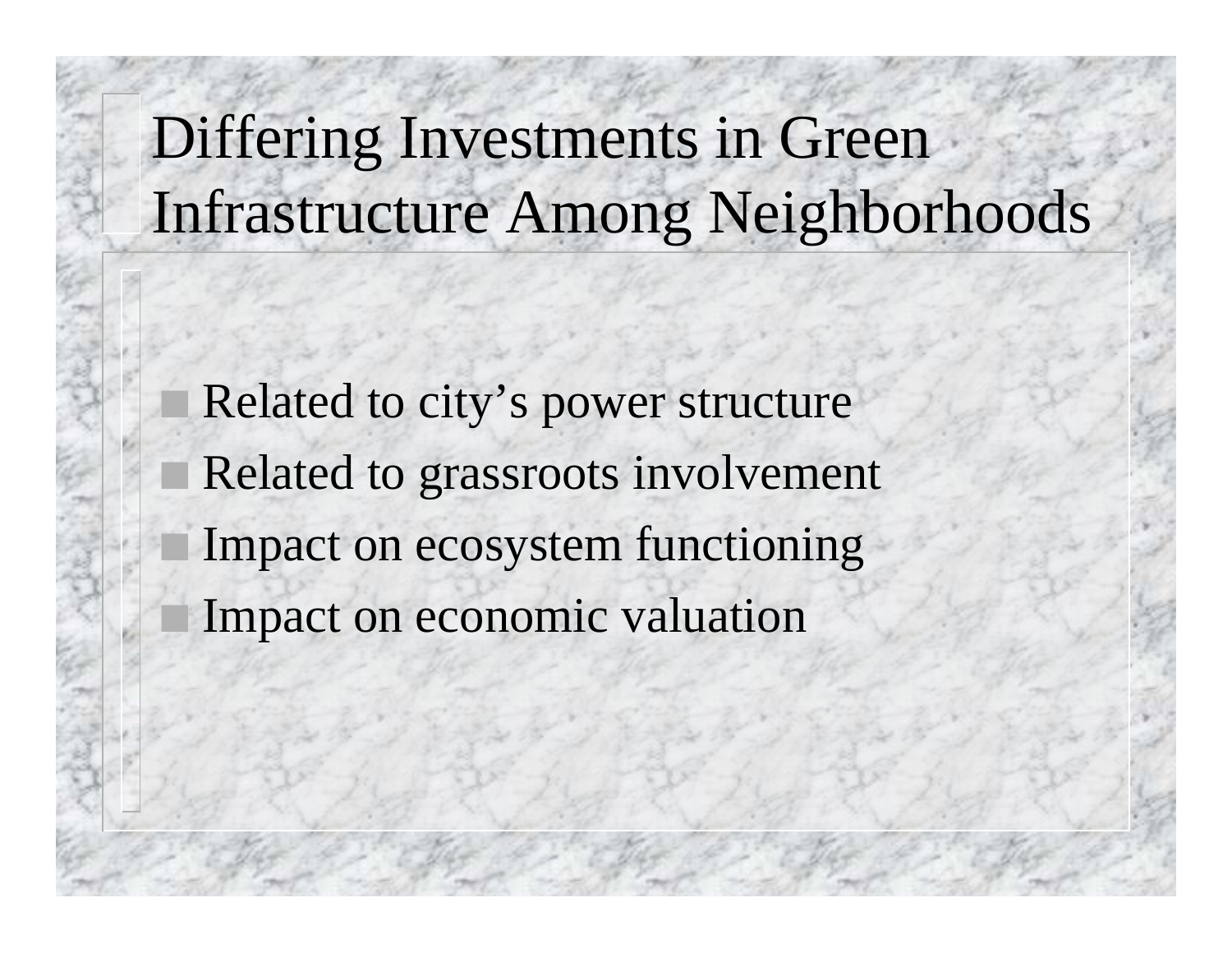## Community Engagement

- Involve local community in every aspect of research
- Participatory involvement with citizen action groups
- BES field station in inner-city neighborhood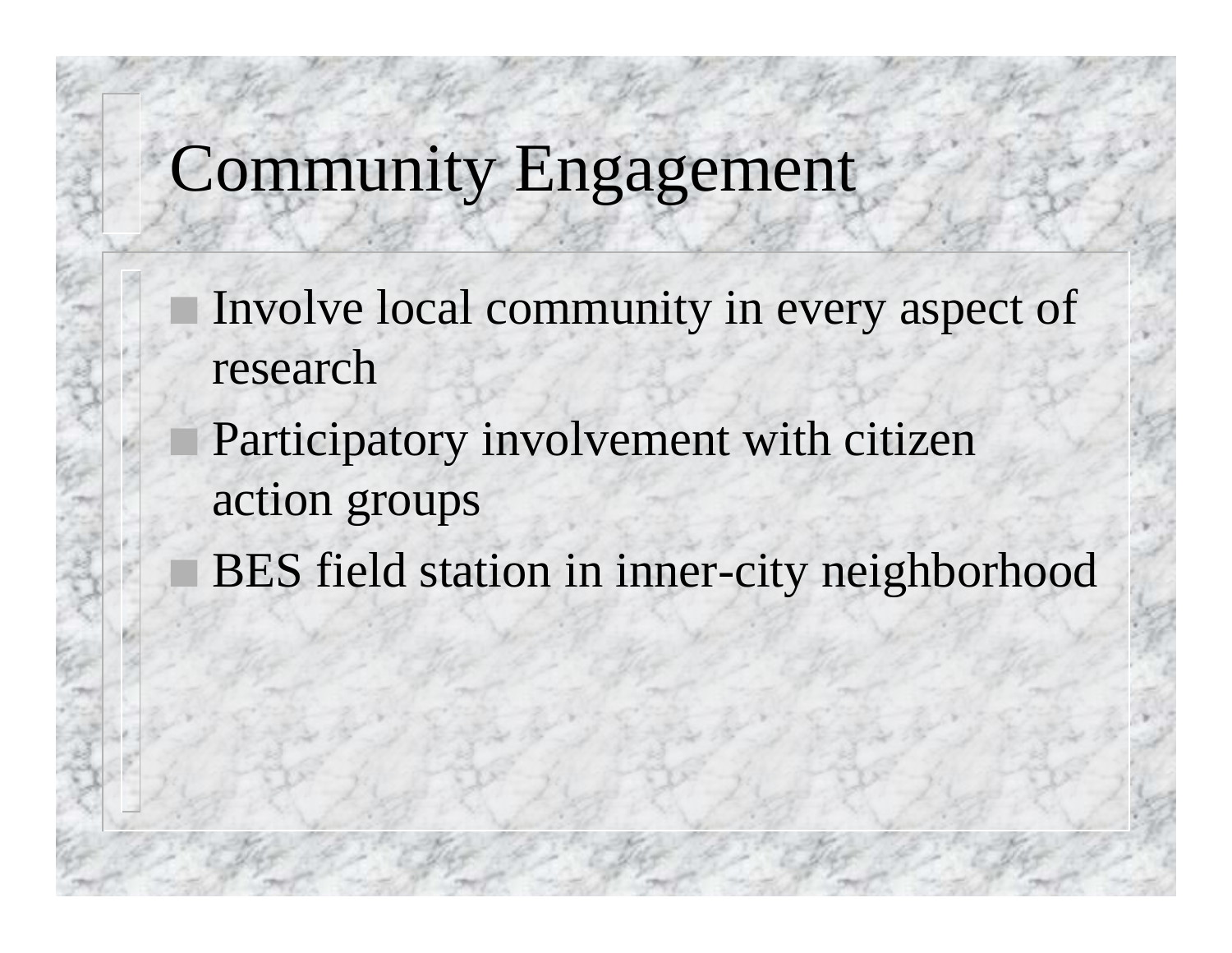# Urban Growth in Central Arizona - Phoenix (CAP)

 How do changing land-use patterns affect ecosystem function and vice versa? Ecology in the city as well as ecology of the city Socioeconomic processes help define

system parameters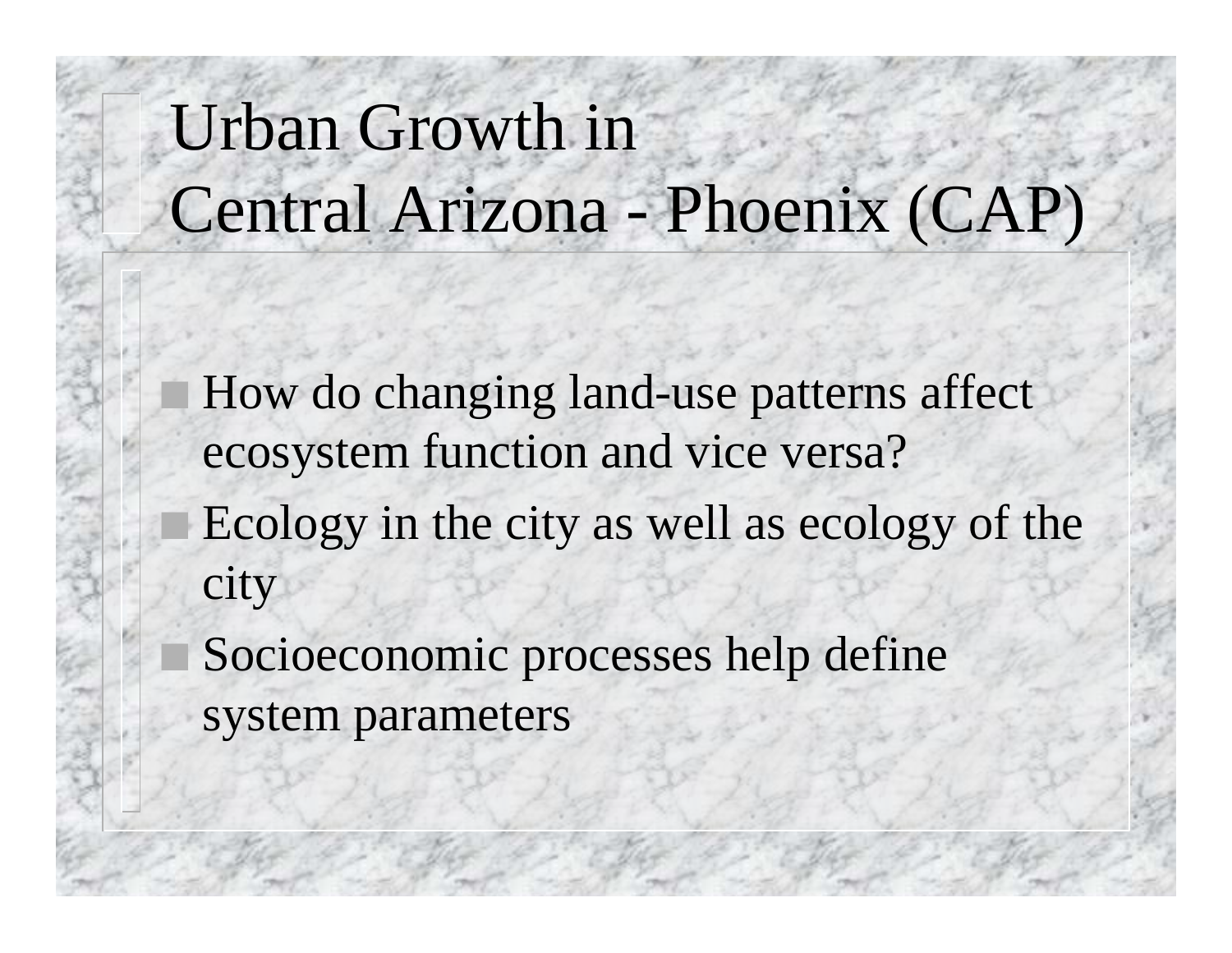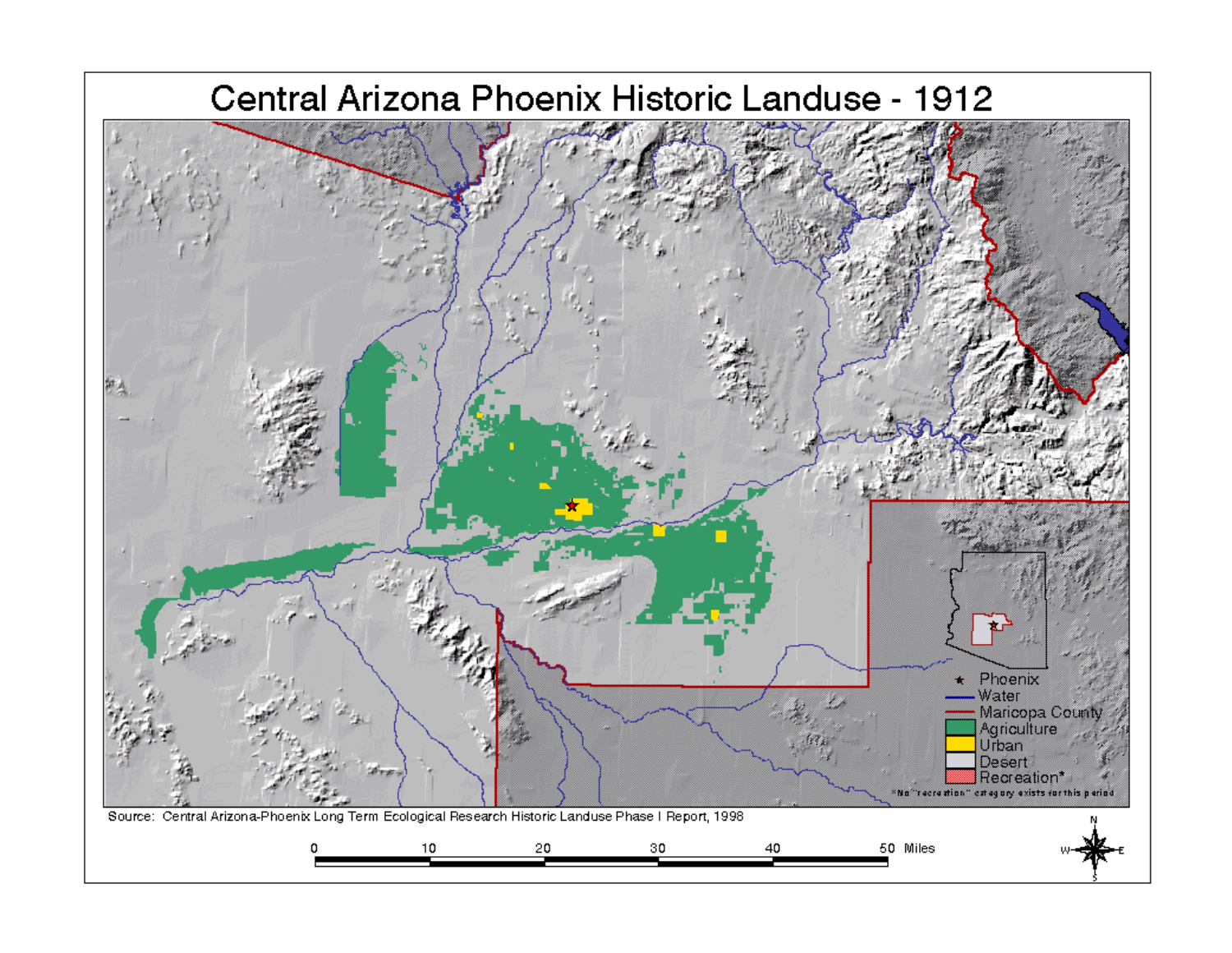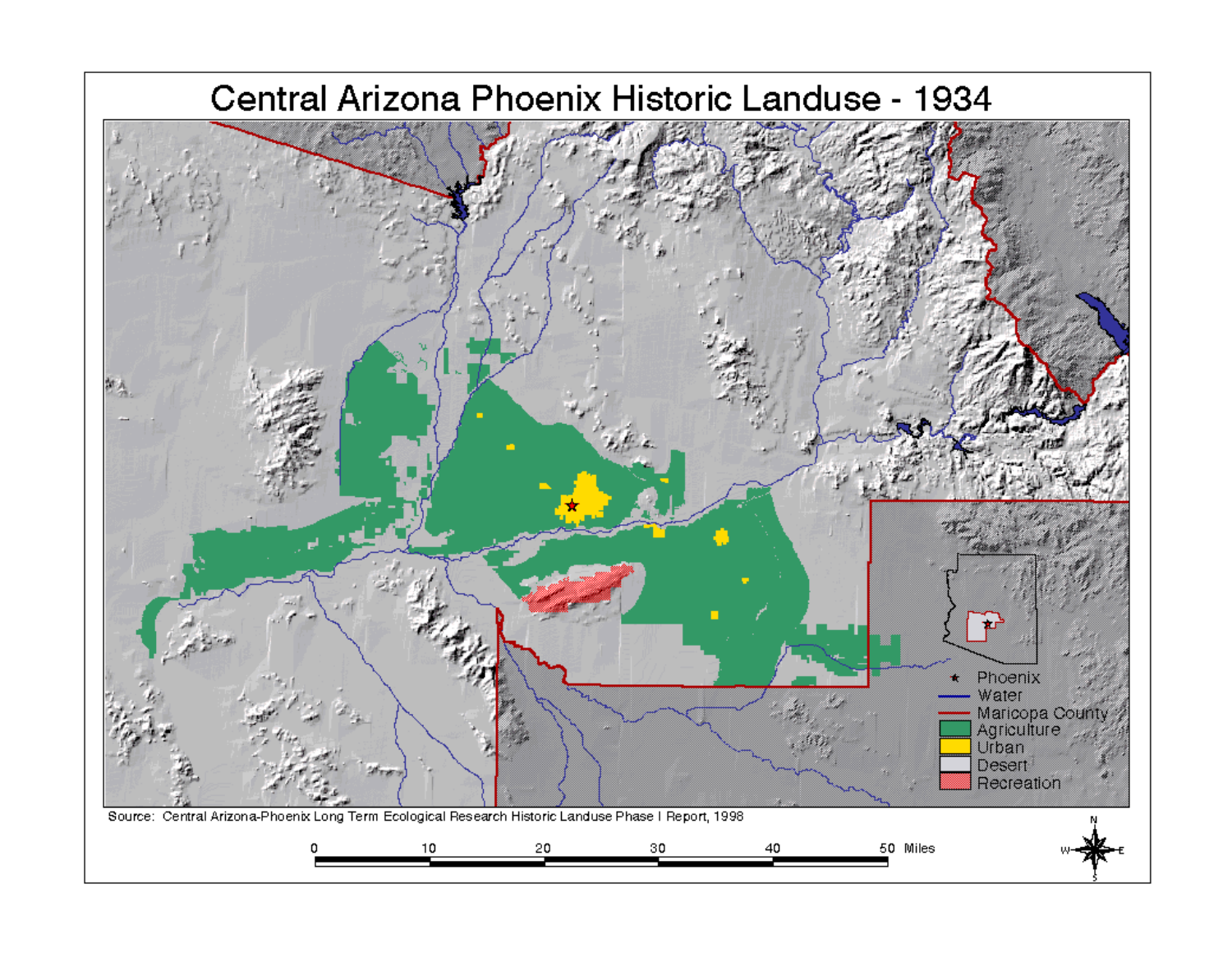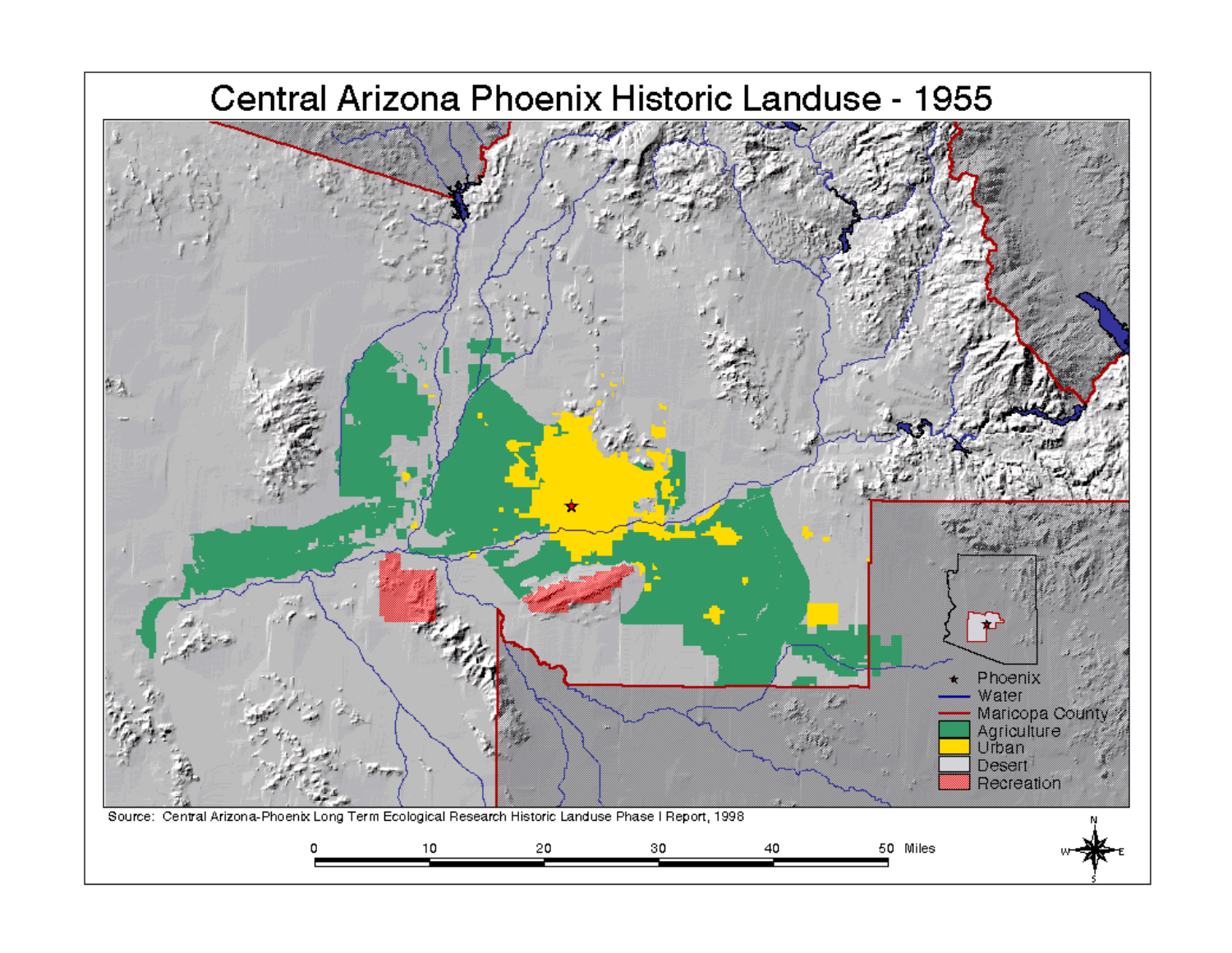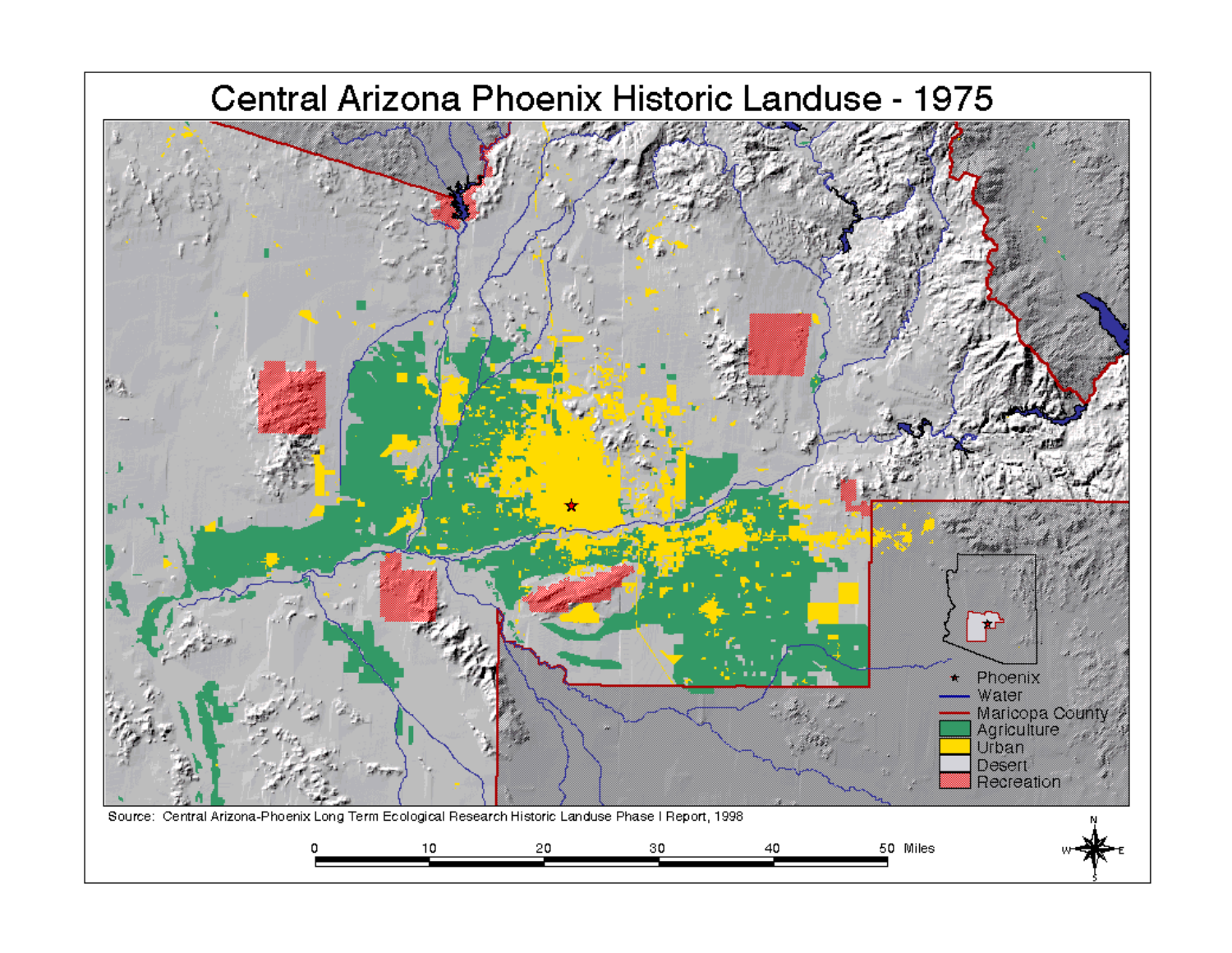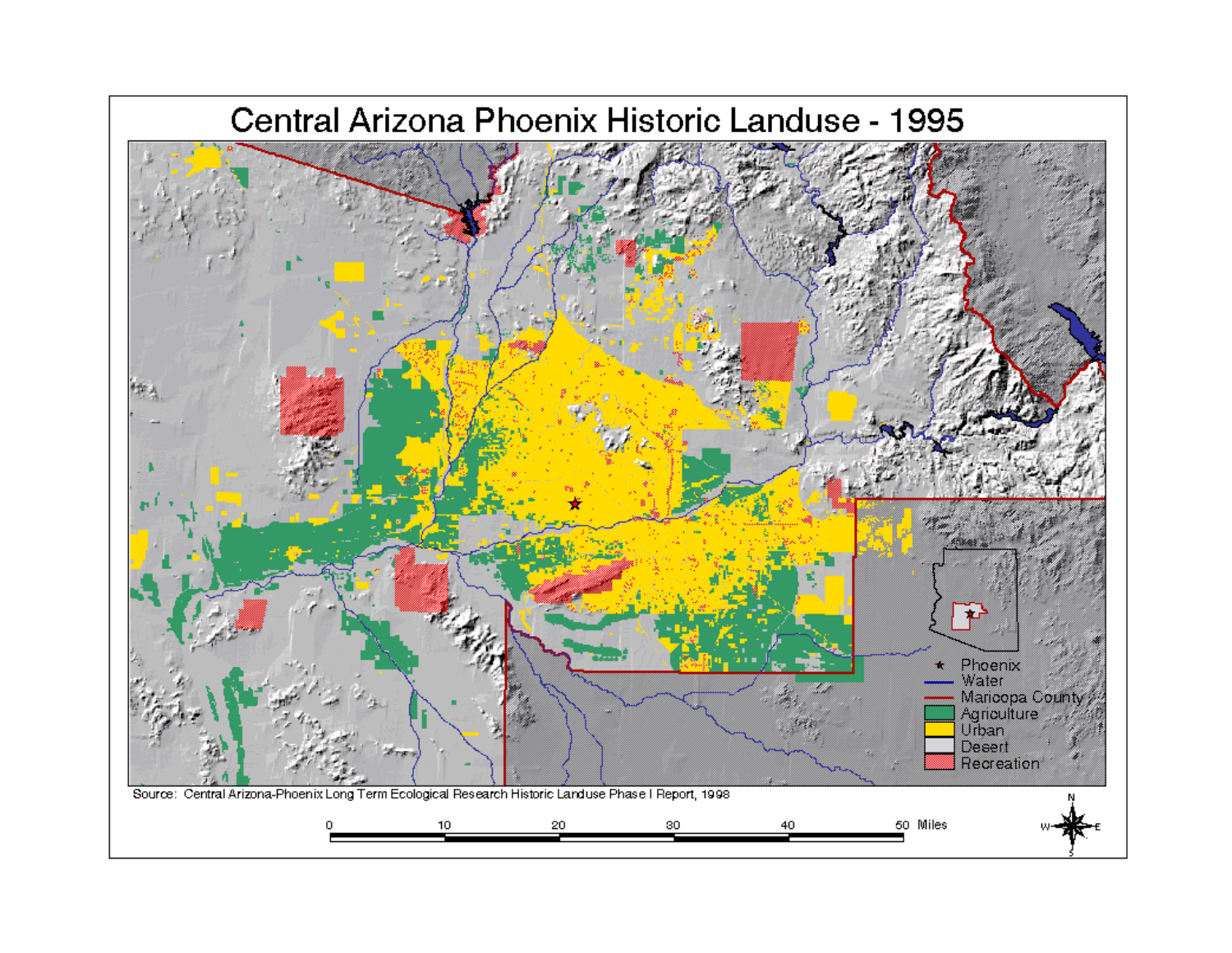# Why Conduct Research on Arthropods in Urban Areas?

 Provide snapshot of overall biodiversity Short generation times mean they respond quickly to changes in land use Represent spectrum of trophic levels Relatively easy to sample Ecologically, economically, and sociologically important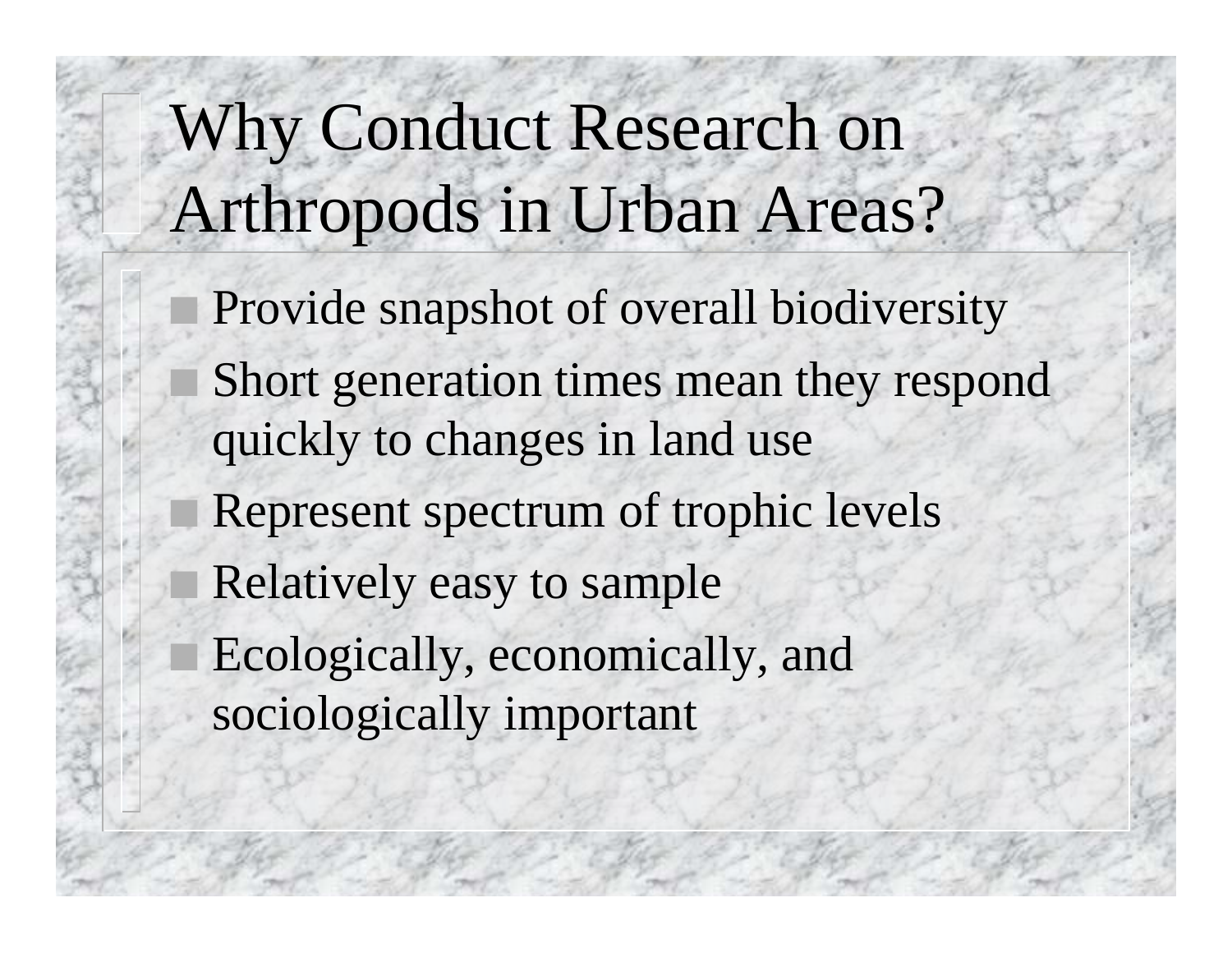# Two CAP LTER Research Projects Dealing with Arthropods

 Long-term arthropod monitoring Influence of urban land use on abundance of scorpions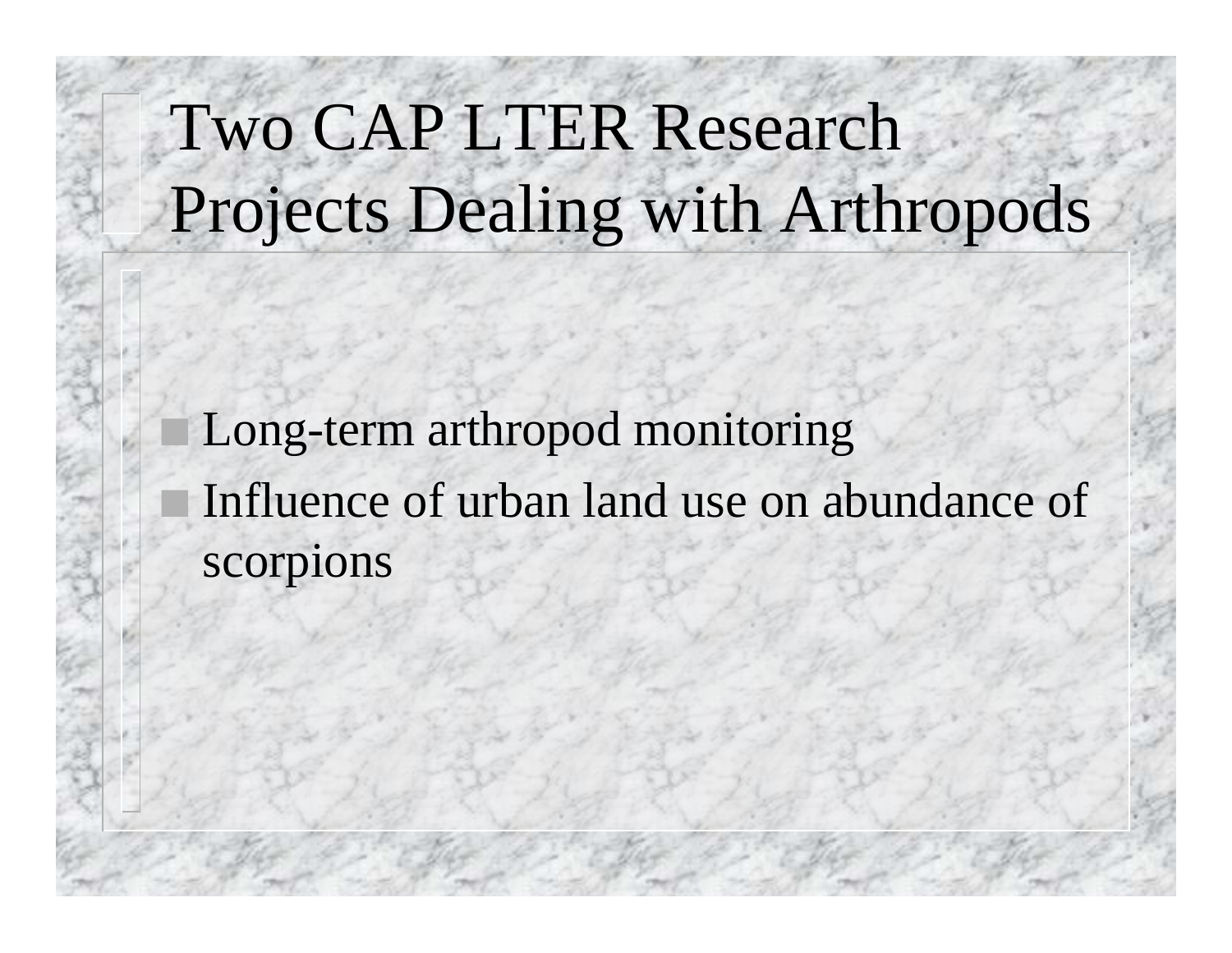## Monitoring Study

 Long-term assessment of arthropod richness, abundance, distribution, and turnover in different types of urban land use



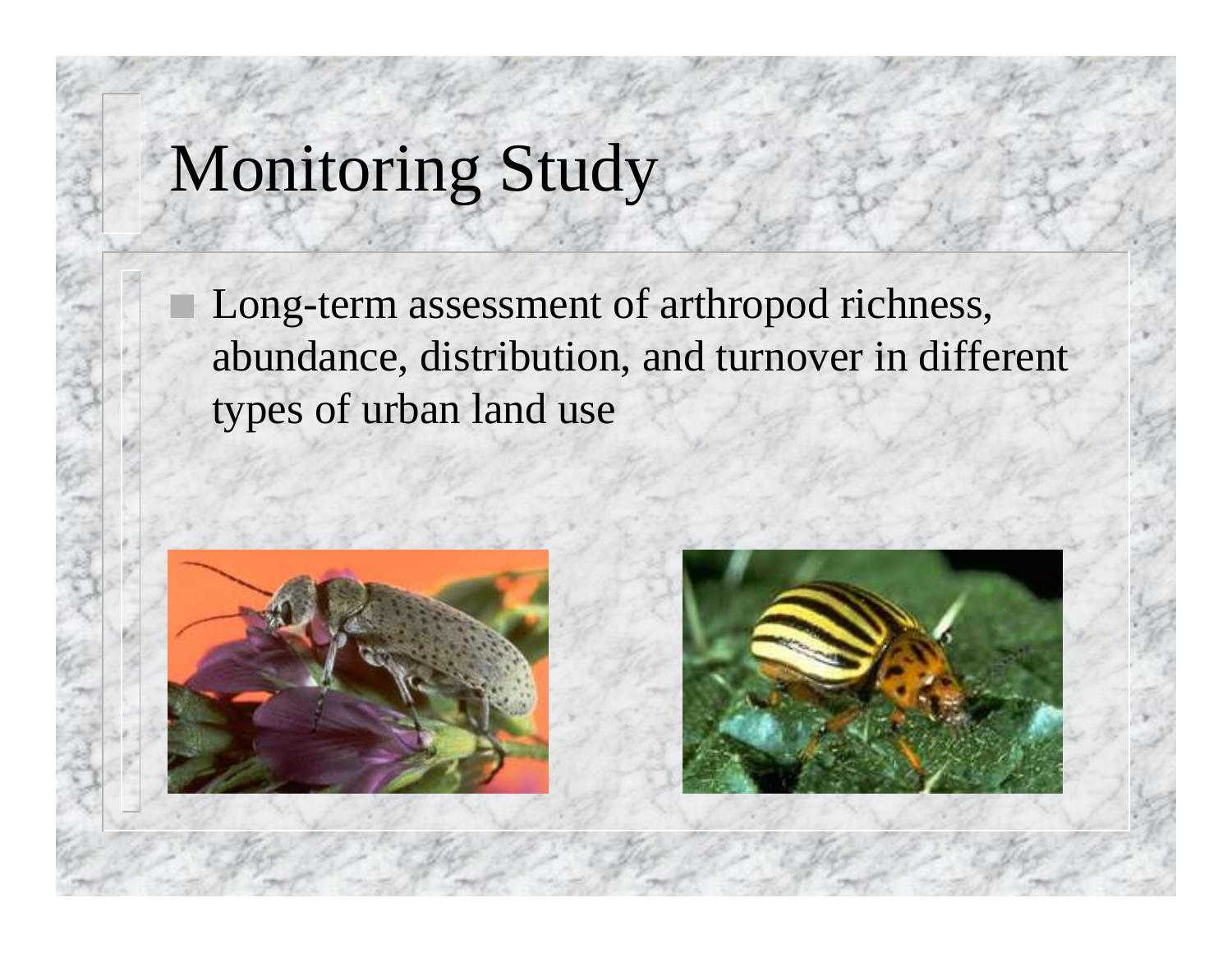## **Monitoring Methods: Pitfall Trapping Monitoring Methods: Pitfall Trapping**

Brxopolulhv#ri##kh Skrhogl{#o hvzr#duhol



49#AMA 7<mark>#hvbjhqvblo</mark> 7 #crgstwablo 7 抱 juifixaxudo 7#ghvhu#hp qdqw

 $43\,$ 10 54  $\sharp$ s k $\mathrm{d}$ cky $\mathrm{c}$ ls v $\sharp$ shu $\sharp$ vkh

 $\frac{1}{2}$  vertex  $\frac{1}{2}$  on the star m on the star mass  $\frac{1}{2}$ 

 $D$ suk $\frac{1}{2} <$ ;  $\frac{1}{2}$ 0 suhvhorw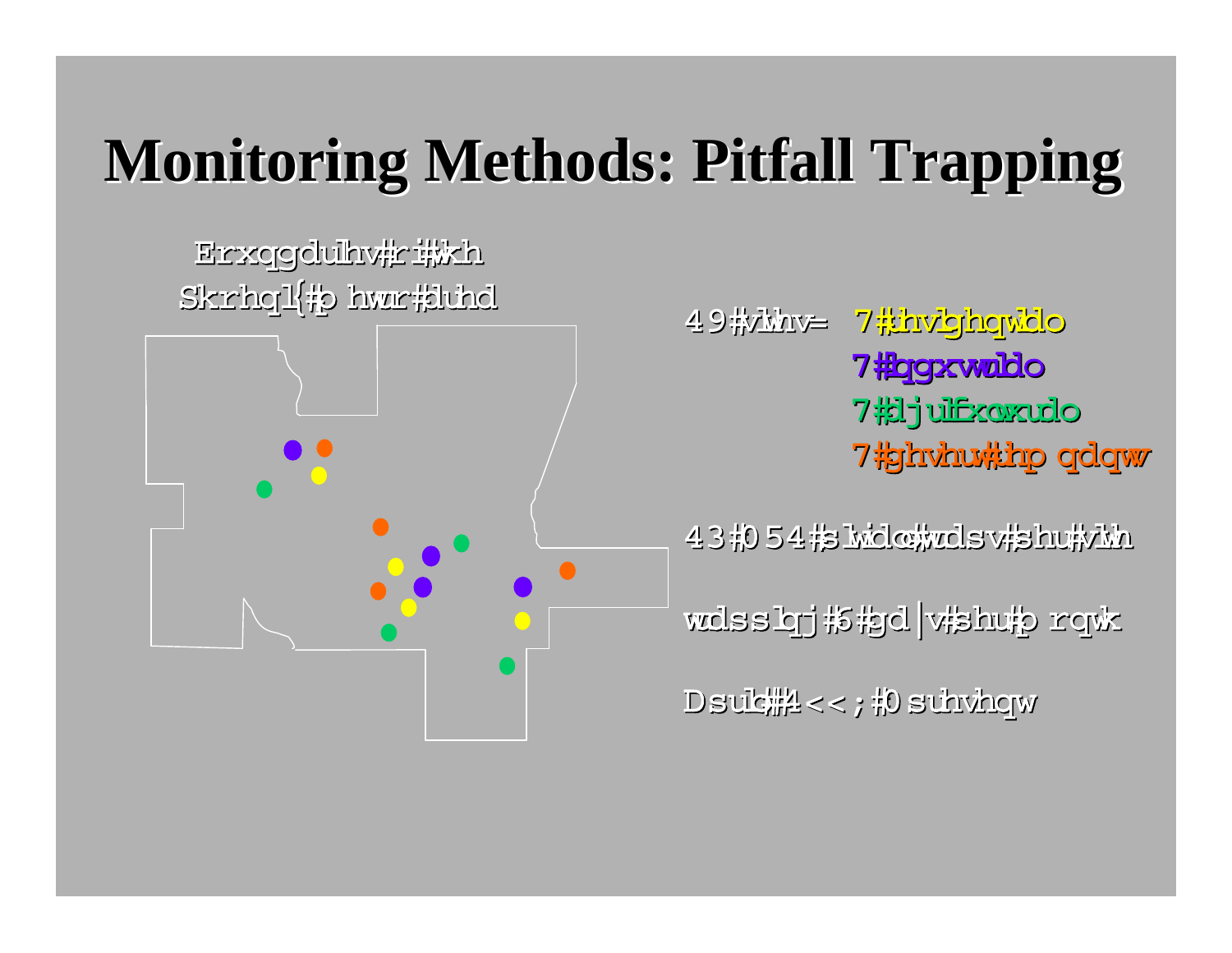#### Preliminary Monitoring Results

Uhodwyh#dexqgdqfhv#e #olqg#xvh=



p linv vsulgj vilbv shexjv

clorwhililililililililililise bjbuw ehhv2z dvsv##pxwdgv ehndrd bristler verker villining umd br urdfkhv**ililik<b>hduz lj vilili**kkulsv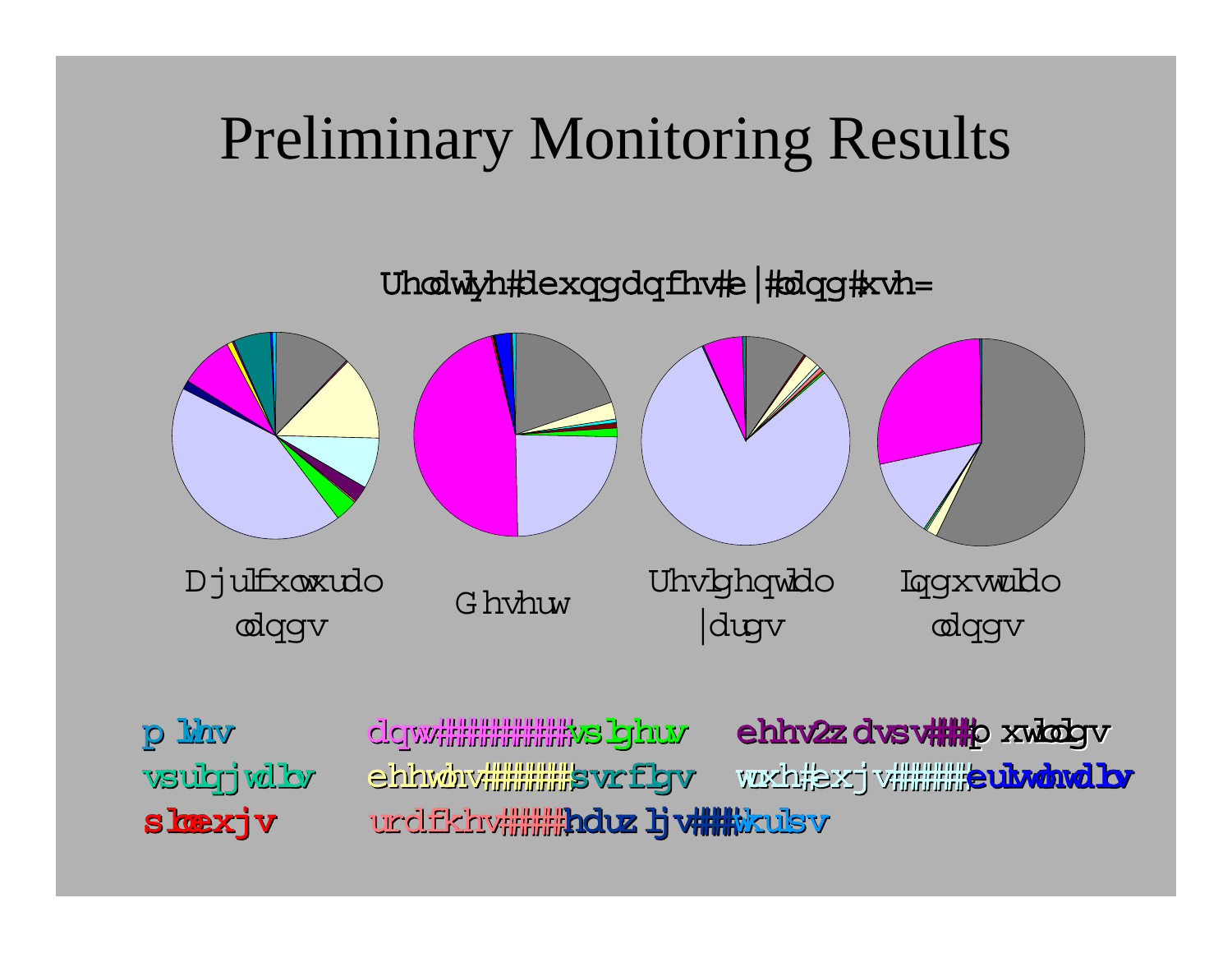## **Scorpion Study**



- 4833 #xshflhv#z rugrz lgh#69#hfiD],
- 8333#dwldwihv2|hdu#zrugz gh
- ~ ~ 3500 stings/year in Phoenix, AZ 3500 stings/year in Phoenix, AZ
- udgjh#n{sdgvirgv#gw#rvkhu#suedg duhdv#Q hydgd/#Mh{dv,

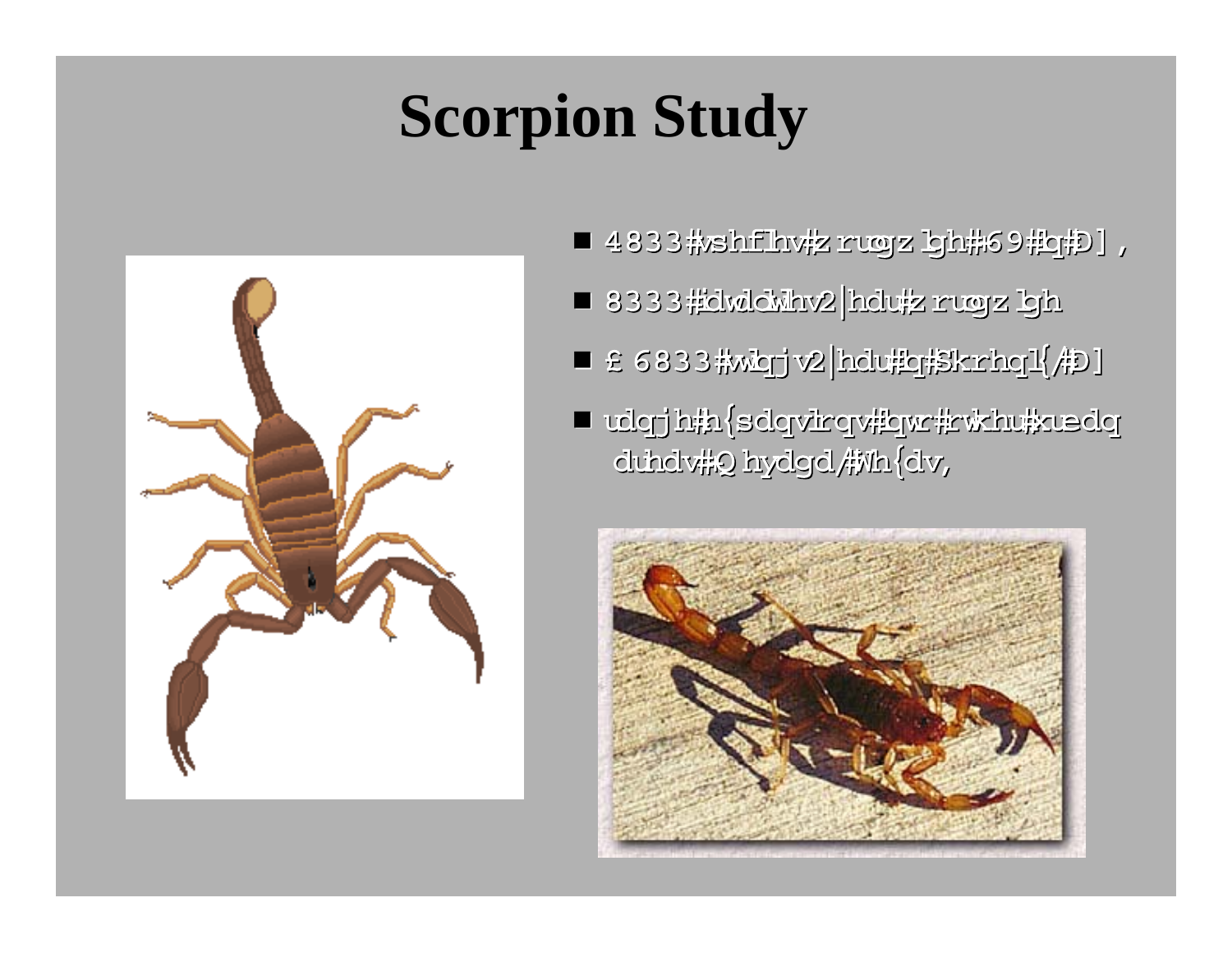## **Scorpion Study Methods**

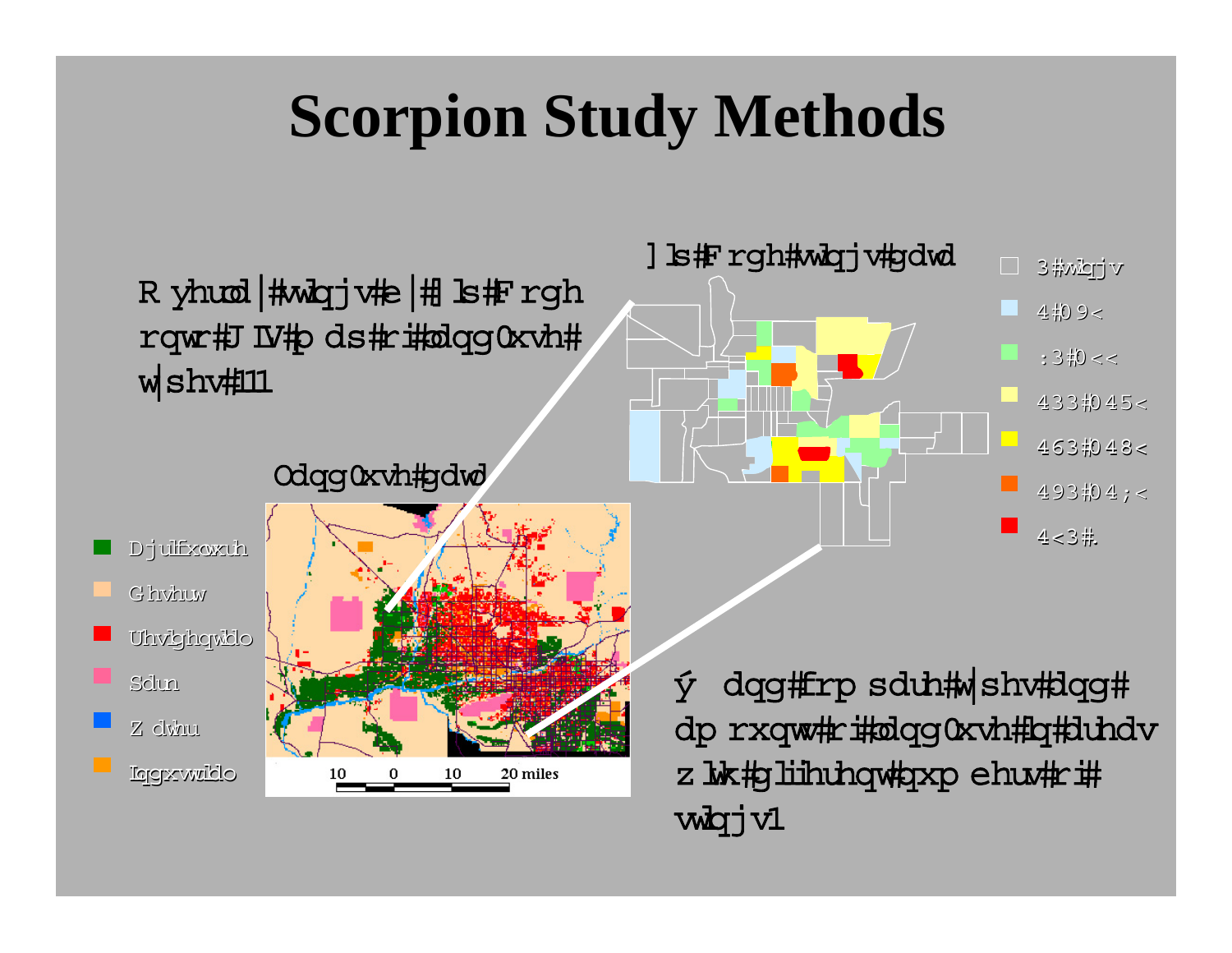# Social Sciences - Urban Fringe Morphology

- Characterized by:
	- low population density and abundant open space
	- urban fringe is well-defined line
	- leap frog development
- Land consumption rates and land adsorption coefficients vary widely
- Water (availability and quality) is a limiting factor
	- advent of CAP canal water strongly influenced location of new development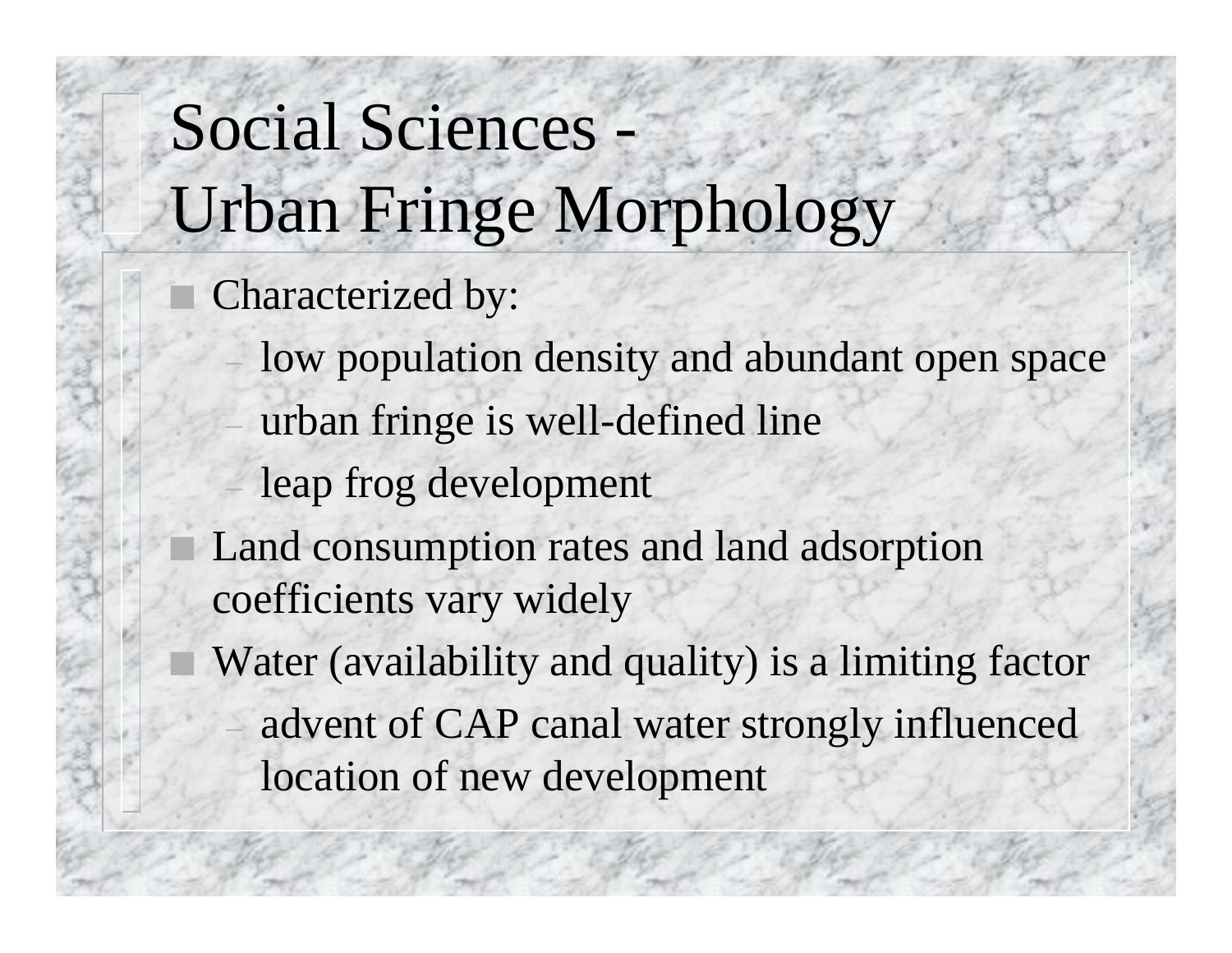#### **RESIDENTIAL COMPLETIONS**

April 1, 1990 to June 30, 1996

翤

森

**Single Family Completions Apartment Completions**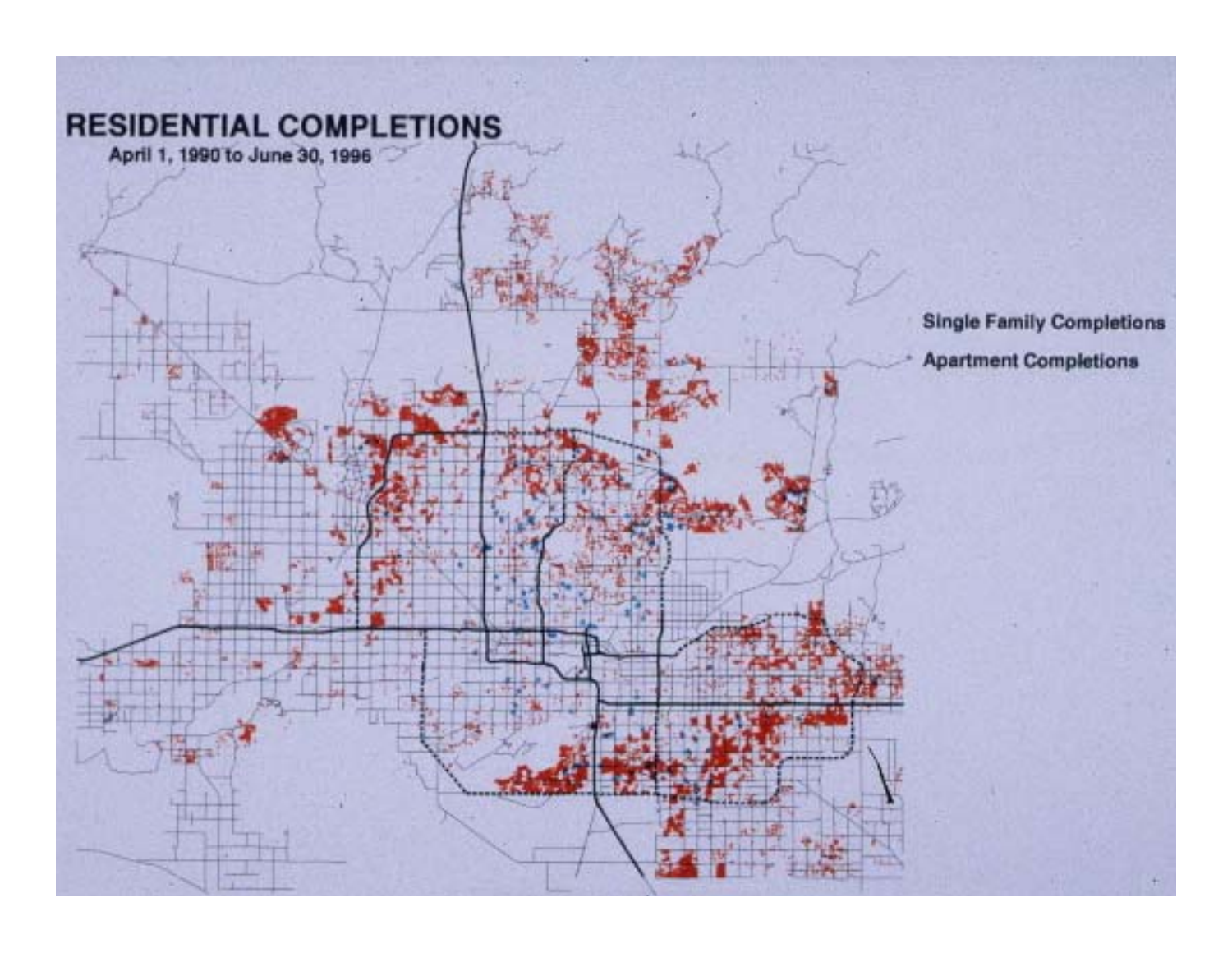## Urban Fringe Morphology

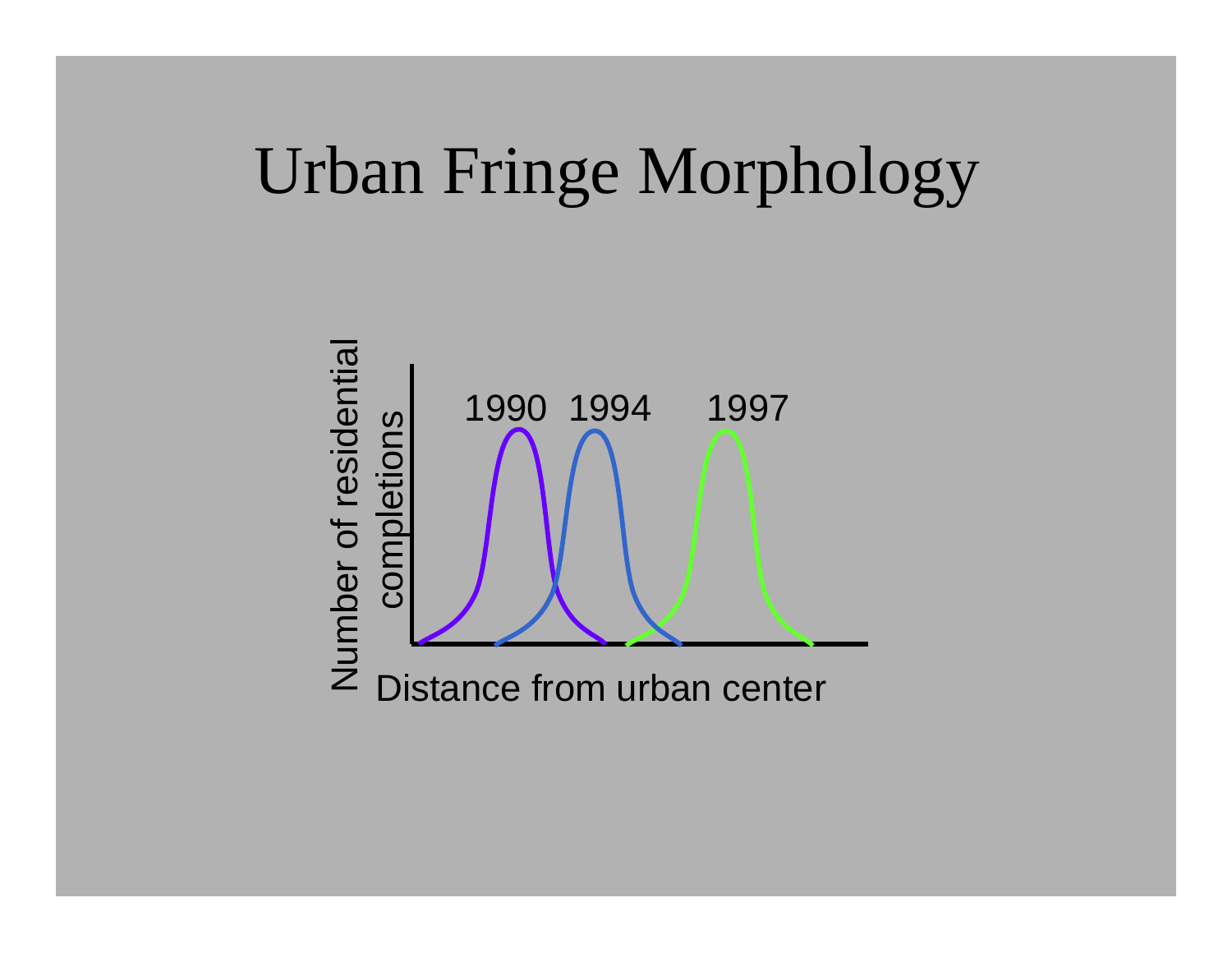## Urban Fringe Morphology

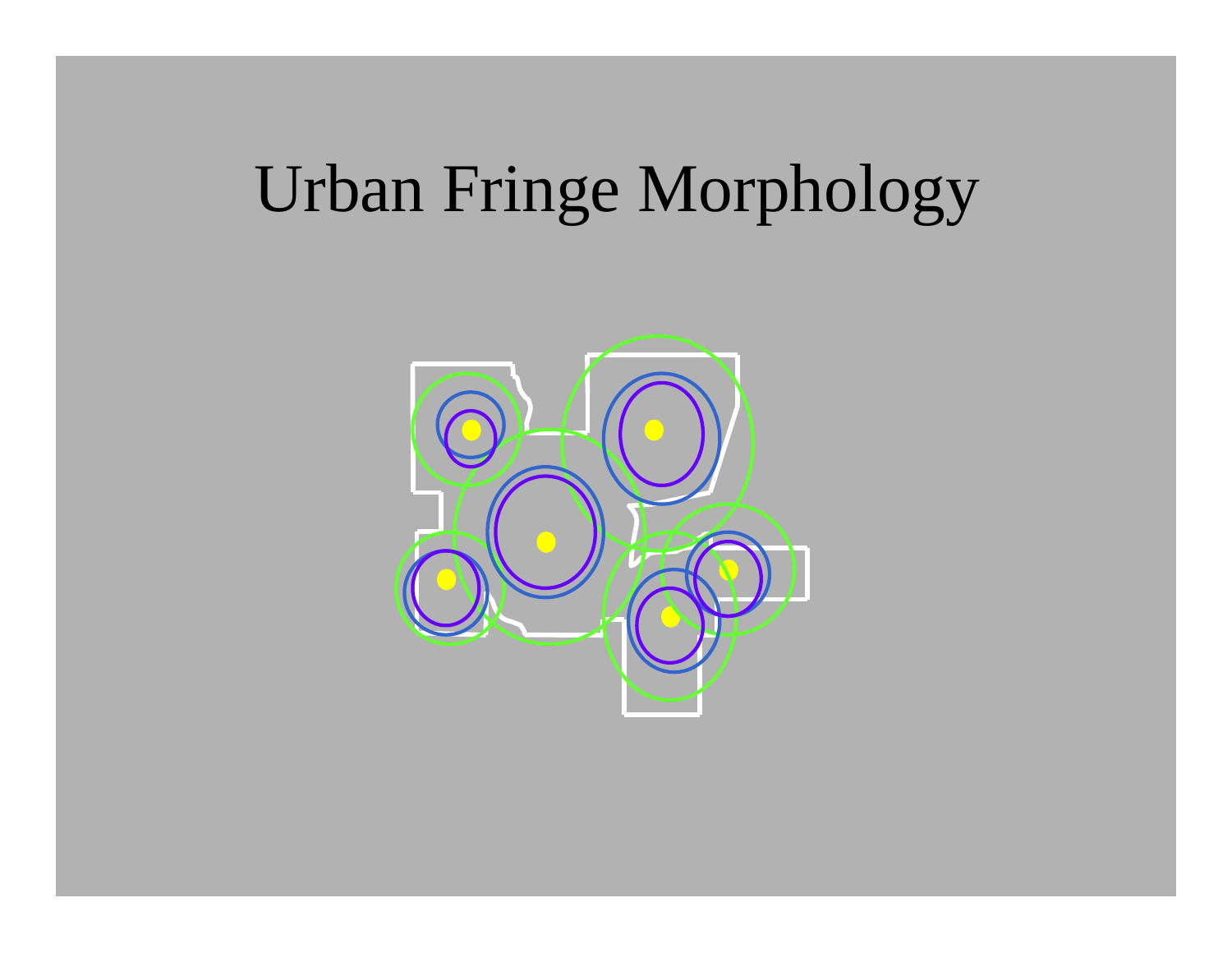1998 Madison Coordinating Committee Meeting

 Science session focused on LTER social science initiatives

 Diversity of approaches, enthusiasm over potential

 Working group convened Challenge of integration acknowledged Standing Committee on Social Science established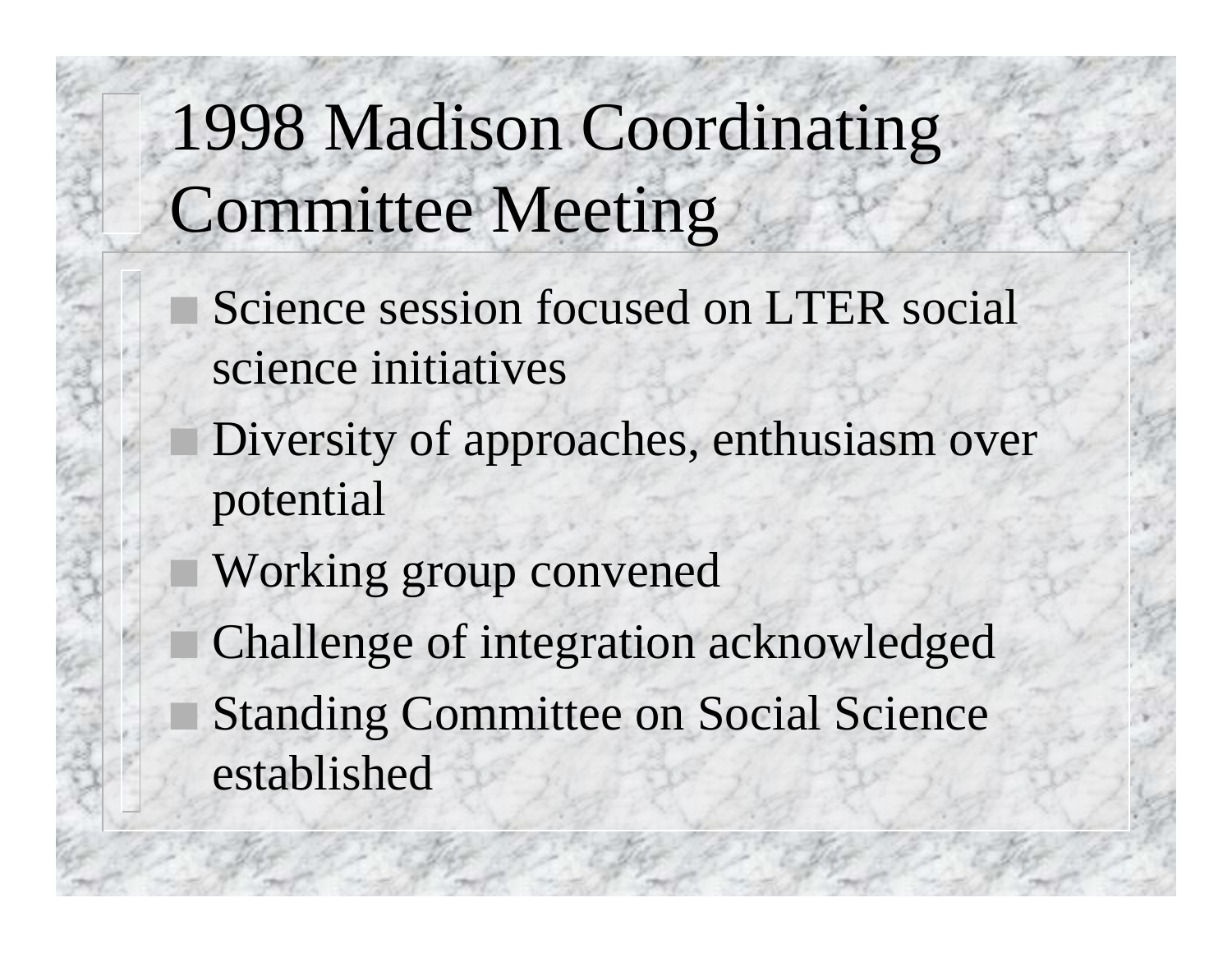## Strategies to Achieve Objectives

 Standing committee formed to promote integration

 Collect range of initiatives and opportunities Convene workshop to define core areas Establish minimal social science capacity Identify appropriate range of issues for each site Secure partnerships for funding